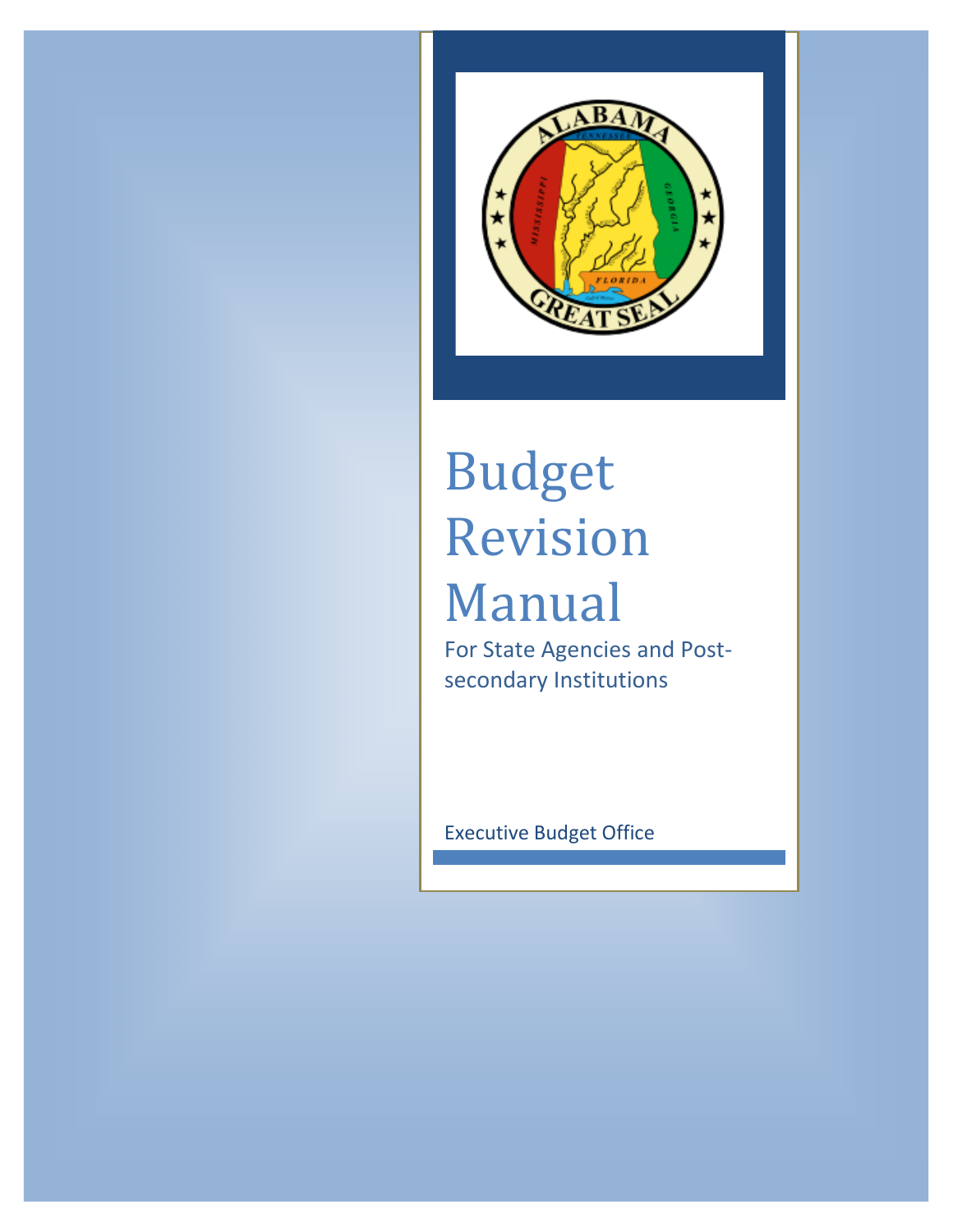# **Table of Contents**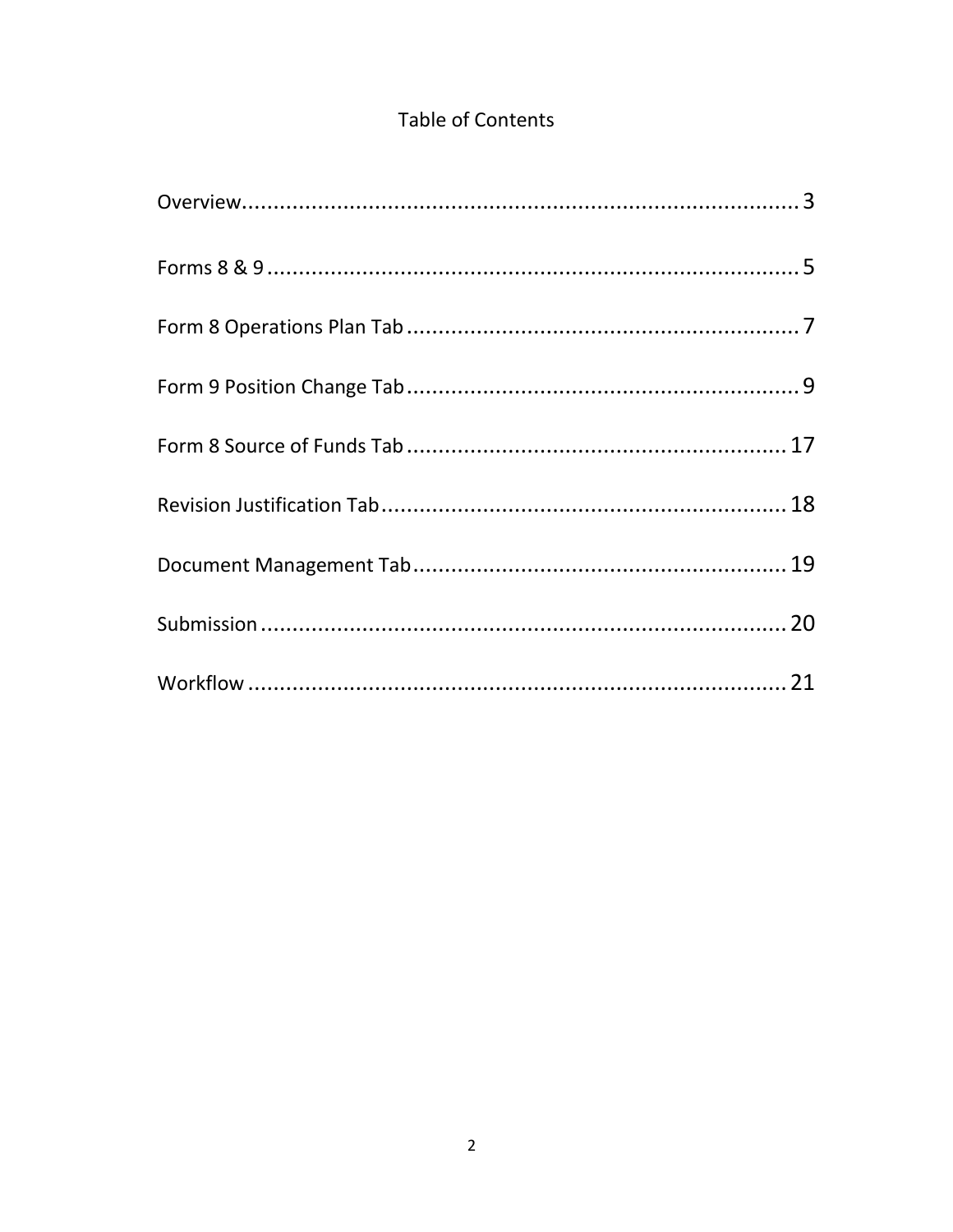# **STAARS PERFORMANCE BUDGETING BUDGET REVISIONS MANUAL**

Welcome to STAARS Performance Budgeting! Performance Budgeting is the system of record for budgeting for the State of Alabama. State agencies will complete budget revision Forms 8 and 9 using tabs within Performance Budgeting. These forms will be rolled up to create the Budget Revision packet that will be submitted to the Executive Budget Office through electronic workflow.

# **BUDGET REVISION FORMS**

- Form 8 Summary Budget Revision (system generated)
- Form 8 Function and Fund Level
- Form 9 Staffing Plan

**Note:** Form 9-Staffing Plan will be automatically generated by Performance Budgeting. However, if your agency selects to modify object 0100 for Personnel Cost by keying directly on the Form 8 in PB, an updated manual Form 9 should be added the Document Management tab for submission to EBO. A template can found on EBO's website: [Agency Forms](http://budget.alabama.gov/wp-content/uploads/sites/9/2018/07/FORMSAgency2019revised.xlsx)

# **TO ACCESS STAARS PERFORMANCE BUDGETING (PB):**

STAARS Performance Budgeting has a separate login URL and screen than STAARS Financials. Access to two different areas of STAARS will be required to complete your agencies Operation Plan. Operations Plan forms will be completed in the STAARS Performance Budgeting (PB) application. Once all forms are complete, access to STAARS infoAdvantage will be necessary to run the Operations Plan Packet generated in PB.

- To access Performance Budgeting (PB): https://budget.staars.alabama.gov
- To access reports in infoAdvantage: <https://staarsinfo.alabama.gov/BOE/BI>
- Agencies with access to STAARS Financials should access infoAdvantage through Financials.

\*Please contact **STAARS Support at 334-353-9000** or **STAARS.Support@Finance.Alabama.gov** for login or password assistance.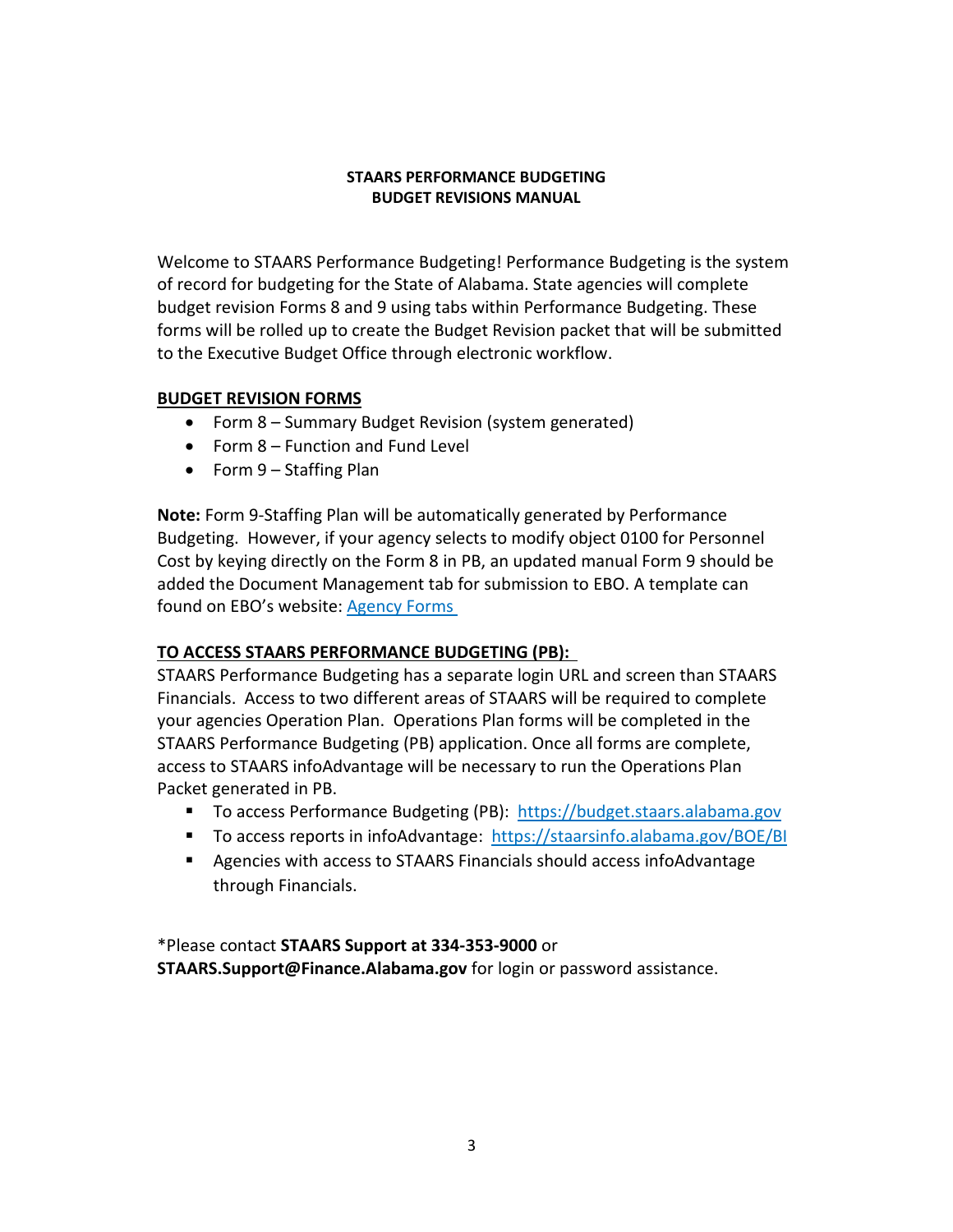# **BUDGET REVISIONS MANUAL**

After logging into STAARS Budgeting, begin by clicking the down arrow next to **Budget Tasks** on the task bar. Then select **Formulate Budget Request** on the drop-down menu.

| Reference Data -<br>$SBFS -$               | Projection/Allocation -<br>Utilities<br>Dashboards -<br>Integration =<br>Security $\sim$<br>Budget Tasks -                                                                                                                                                                  |                                                                                                                                                                                           |  |                                                                                                                                                                                                                                             |  |
|--------------------------------------------|-----------------------------------------------------------------------------------------------------------------------------------------------------------------------------------------------------------------------------------------------------------------------------|-------------------------------------------------------------------------------------------------------------------------------------------------------------------------------------------|--|---------------------------------------------------------------------------------------------------------------------------------------------------------------------------------------------------------------------------------------------|--|
| Site Map > Advantage Performance Budgeting |                                                                                                                                                                                                                                                                             | <b>Formulate Budget Request</b><br><b>Execute Ouery</b>                                                                                                                                   |  |                                                                                                                                                                                                                                             |  |
| <b>Advantage Performance Budgeting</b>     | Categories<br><b>Reference Data - This contains</b><br>reference data in the system.<br>Consolidations - This contains all the consolidation<br>links.<br>Dimensions - This contains all the dimension links.<br>Budget Forms - This contains all the Budget Form<br>links. | <b>Rank Budget Requests</b><br><b>Budget Request Filter View</b><br><b>Budget Request Inbox</b><br>Advance Budget Request Stage<br>Positions, Employees and Assignments.<br>Supplemental. |  | contains links to all the SBFS data in the<br>Positions, Employees and Assignments - This contains links to<br>Benefits and Supplemental - This contains links to Benefits and<br>Class, Category and Other - This contains links to Class, |  |
|                                            | Performance Budgeting - This contains all the<br>Performance Budgeting definition links.<br>Budget Ranking - This contains all the Budget Ranking<br>definition links.<br>Queries - This contains links to Queries.                                                         | <b>Carl Carl Ca</b>                                                                                                                                                                       |  | Category and Other.<br>Salary Tables - This contains links to Salary Tables.<br>Salary Projections - This contains links to Salary Projection.                                                                                              |  |

The **Budget Layout Selection** screen will appear. The code name below is used to for Forms 8 and 9 for Budget Revisions: **BUDGET REVISION - Forms 8 and 9**

**Note: Form 9-Employee Staffing Plan will be generated by STAARS Budgeting after completion of Form 8. If a manual (Excel) Form 9 was submitted with Operations Plan, the Form 9 will need to be updated to reflect changes in the 0100-object code. If applicable, Form 101 will also be automatically created based on entries created in Form 8.**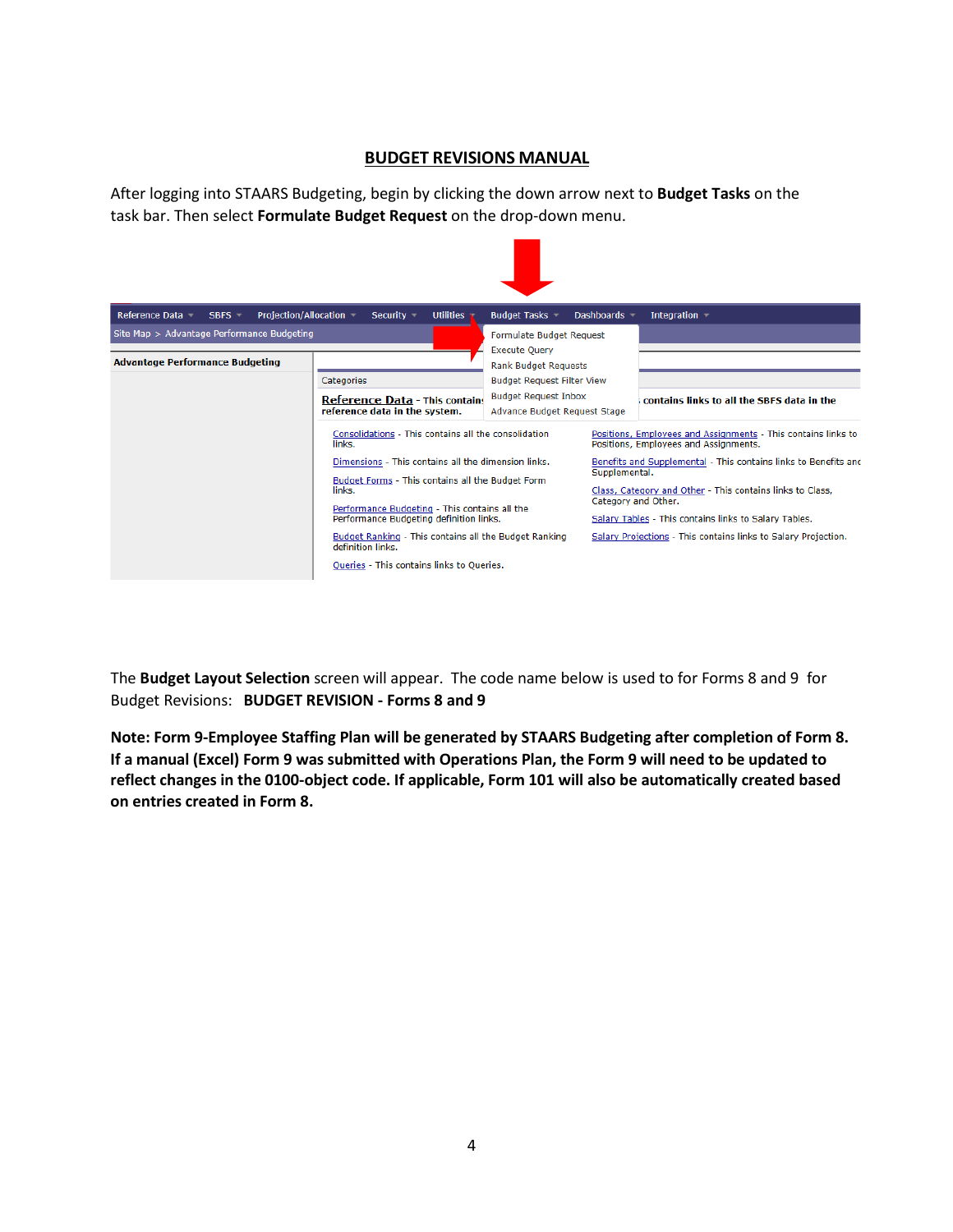# **FORMS 8 and 9 – BUDGET REVISION**

| Step 1. Select BUDGET REVISION under the Code section to begin creating Form 8 for the revision. |  |  |
|--------------------------------------------------------------------------------------------------|--|--|
|--------------------------------------------------------------------------------------------------|--|--|

|       | GI Advantage                                                             | ! The System is currently Locked                                                                     |  |  |
|-------|--------------------------------------------------------------------------|------------------------------------------------------------------------------------------------------|--|--|
|       | Reference Data ▼<br>Projection/Allocation =<br>SBFS $=$                  | Utilities $\sim$<br>Budget Tasks v<br>Dashboards $\sim$<br>Security $\sqrt{*}$<br>Integration $\sim$ |  |  |
|       | Advantage Performance Budgeting > Budget Tasks > Budget Layout Selection |                                                                                                      |  |  |
|       | <b>Budget Layout Selection</b>                                           |                                                                                                      |  |  |
|       |                                                                          |                                                                                                      |  |  |
| Code: | Name:                                                                    | Search                                                                                               |  |  |
|       | $\overline{\mathsf{v}}$<br>Layout Type:                                  |                                                                                                      |  |  |
|       | Display 20 $\vee$ Items<br>Sort                                          |                                                                                                      |  |  |
|       |                                                                          |                                                                                                      |  |  |
|       | Code                                                                     | <b>Name</b>                                                                                          |  |  |
| Đ     | <b>BUD REQ BY FUNCTION</b>                                               | Budget Request- Forms 5 & 6                                                                          |  |  |
| Đ     | <b>OPR TARGETS</b>                                                       | Quarterly Performance Targets                                                                        |  |  |
| D     | PS OPS PLAN BUD EXP                                                      | PS Ops Plan-Expenditures & Transfer-Form 21                                                          |  |  |
| Đ     | PS OPS PLAN                                                              | PS Operations Plan - Form 20                                                                         |  |  |
| D     | <b>BUD REO BY DEPT</b>                                                   | Budget Request- Department level- Forms 1 & 3                                                        |  |  |
| Đ     | MONTHLY REV ESTIMATE                                                     | Monthly Revenue Estimate                                                                             |  |  |
| Đ     | <b>QPR Q1 ACTUALS</b>                                                    | Quarter 1 Performance Actuals                                                                        |  |  |
| Ð     | <b>QPR Q2 ACTUALS</b>                                                    | Quarter 2 Performance Actuals                                                                        |  |  |
| Ð     | <b>QPR Q3 ACTUALS</b>                                                    | Quarter 3 Performance Actuals                                                                        |  |  |
| Đ     | <b>QPR Q4 ACTUALS</b>                                                    | Quarter 4 Performance Actuals                                                                        |  |  |
| Đ     | <b>ANNUAL REV ESTIMATE</b>                                               | Annual Revenue Estimate                                                                              |  |  |
| Đ     | PS BUD REQ E&G                                                           | PS Restricted & Unrestricted & E & G Budget Request-Form 14                                          |  |  |
| Đ     | PS BUD REQ AUXILIARY                                                     | PS Unrestricted Auxiliary Enterprises Bud Req - Form 14                                              |  |  |
| Đ     | PS BUD REQ PERSONNEL                                                     | PS Restricted & Unrestricted Personnel Bud Reg-Form 17                                               |  |  |
| Đ     | PS BUD REQ HOSPITAL                                                      | Post Secondary Hospital Financial Summary Bud Req - Form 14A                                         |  |  |
| Ð     | <b>BUDGET REVISION</b>                                                   | Budget Revision - Forms 8 and 9                                                                      |  |  |
|       |                                                                          |                                                                                                      |  |  |

**Step 2.** On the **Select Budget Request** screen, click **New.**

|                       | Advantage                    |                                                                                                   |                 |                  | Welcome, dept.entry2 |
|-----------------------|------------------------------|---------------------------------------------------------------------------------------------------|-----------------|------------------|----------------------|
| Reference Data $\sim$ | $SBFS =$                     | Projection/Allocation $\sim$                                                                      | Security $\tau$ | Utilities $\sim$ | Budget Tasks *       |
|                       |                              | Advantage Performance Budgeting > Budget Tasks > Formulate Budget Reguest > Select Budget Reguest |                 |                  |                      |
|                       |                              |                                                                                                   |                 |                  |                      |
|                       | <b>Select Budget Request</b> |                                                                                                   |                 |                  |                      |
|                       |                              |                                                                                                   |                 |                  |                      |
|                       |                              |                                                                                                   |                 |                  |                      |
|                       |                              |                                                                                                   |                 |                  |                      |
|                       |                              |                                                                                                   |                 |                  |                      |
|                       |                              |                                                                                                   |                 |                  |                      |
| Lavout Code:          | <b>BUDGET REVISION</b>       | Request Code:                                                                                     |                 |                  |                      |
| Layout Type:          | Generic V                    | Name:                                                                                             |                 |                  | Stage:               |
|                       |                              |                                                                                                   |                 |                  | Current Rank:        |
|                       |                              | Department:                                                                                       |                 | 4                |                      |
| New                   |                              | Copy All<br>View                                                                                  | Delete<br>Save  | 20<br>Display    | $\vee$ Items         |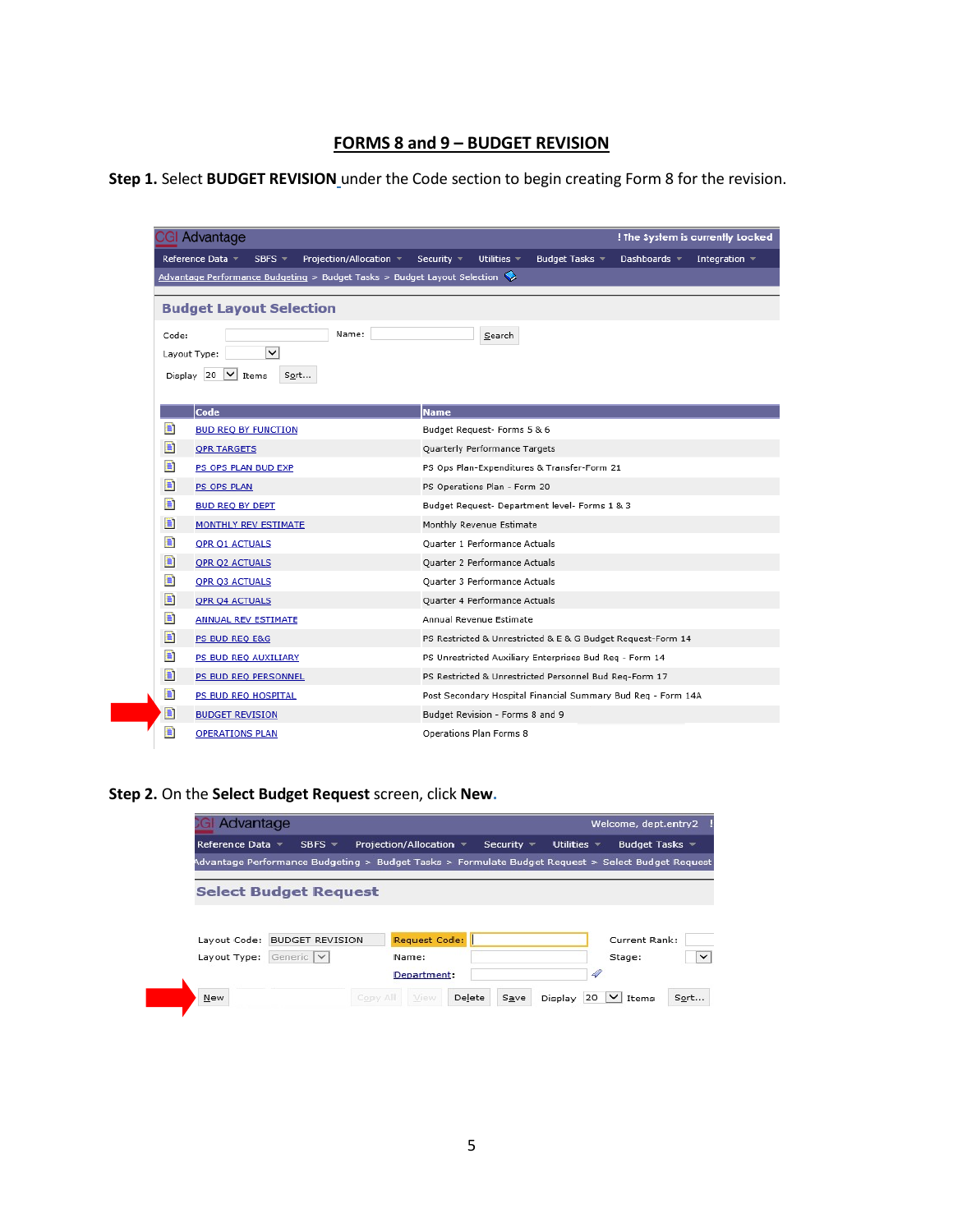The **Create Budget Request** screen appears.

| <b>GI Advantage</b>                                                                                                                            |
|------------------------------------------------------------------------------------------------------------------------------------------------|
| Back<br>Save                                                                                                                                   |
| <b>Create Budget Request</b>                                                                                                                   |
| <b>Expand All   Collapse All</b><br>Budget Request Details [1]                                                                                 |
| * Request Code: 069 FY18 OP REV 4<br>* Name: 069 FY18 OP REV 4<br>$1 -$<br>Ranking Type: 4<br>* Stage:<br><b>Ranking Type:</b><br>Description: |
| $\Box$ Budget Request Information $\Box$                                                                                                       |
| $\Box$ Dimensions $\Box$<br>$\mathscr{P}$<br>Department: 069                                                                                   |

**Step 3.** Complete the required fields in the **Budget Request Details** section by entering your agency information for the Form 8 as follows:

Enter the **Request Code** and the **Name** using the following format:

| REQUEST CODE EXAMPLE: 069 FY** OP REV 4 |
|-----------------------------------------|
| Agency Number (3 digits)                |
| FY**                                    |

OP REV

Then the sequential revision number

**Follow the same format for the Name field**

#### **NAME EXAMPLE: 069 FY19 OP REV 4**

**Step 4.** Enter the **Department** number in the **Dimensions** section at the bottom of the header page.

| $\overline{\phantom{a}}$ Dimensions $\overline{\phantom{a}}$ |  |
|--------------------------------------------------------------|--|
| Department: 069                                              |  |
|                                                              |  |

**Step 5.** Click **Save** at the top of the page. The **Action was Successful** message will appear.

Supplementary tabs will emerge that will allow you to enter the department data for the Form 8 and 9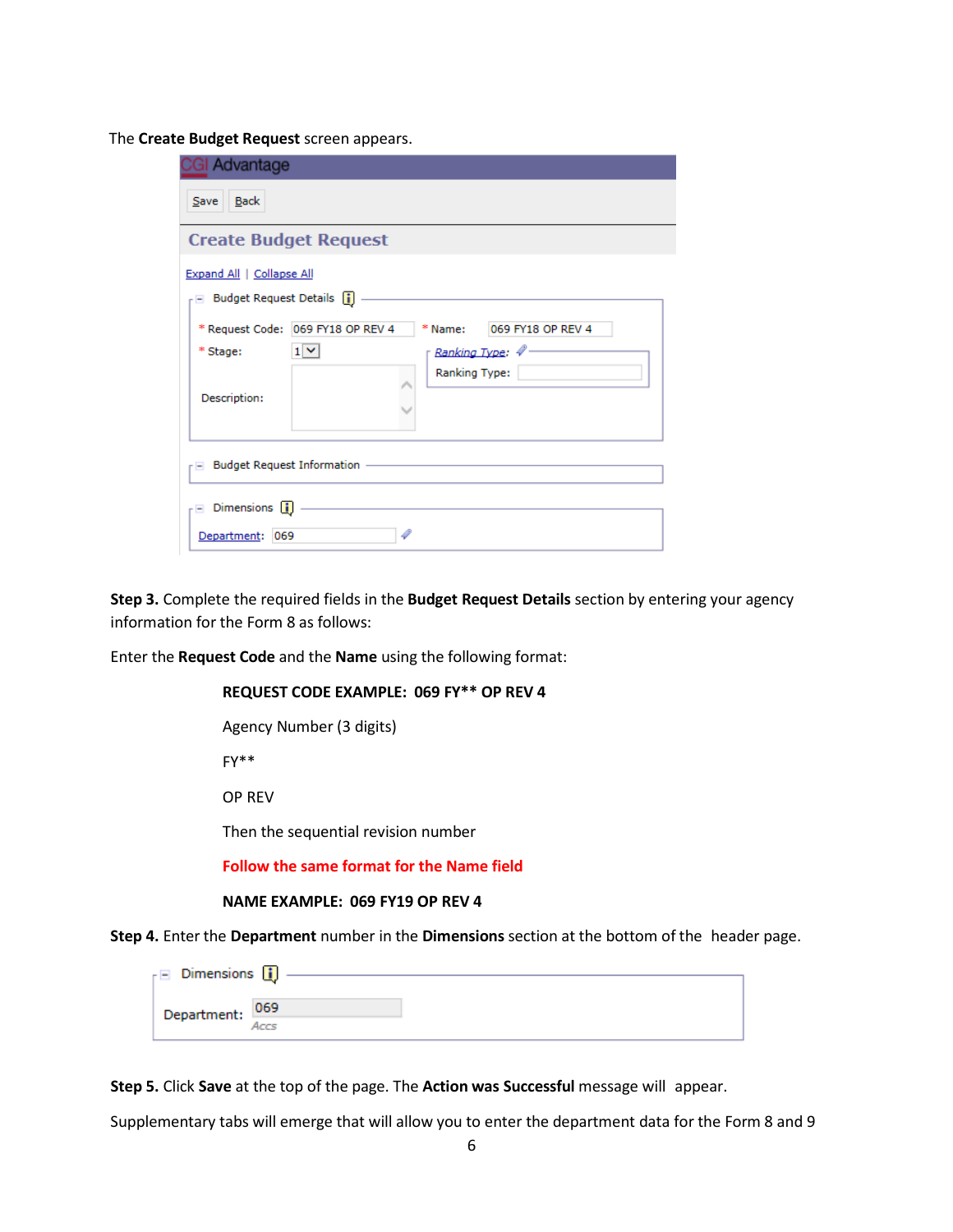revision. The tabs are: **Form 8 Operations Plan, Form 8 Source of Funds, Form 9 Position changes, Revision Justification** and **Document Management**.

|      | <b>CGI Advantage</b> |             |                                                                                                                                                |  |  |
|------|----------------------|-------------|------------------------------------------------------------------------------------------------------------------------------------------------|--|--|
|      |                      | $_{\rm 6)}$ | Action was successful.                                                                                                                         |  |  |
| Save | Back                 |             |                                                                                                                                                |  |  |
|      |                      |             |                                                                                                                                                |  |  |
|      |                      |             | Edit Budget Request   Form 8 Operations Plan   Form 8 Source of Funds   Form 9 Position Changes   Revision Justification   Document Management |  |  |

# **FORM 8 OPERATIONS PLAN TAB**

| <b>CGI Advantage</b>       |                               |
|----------------------------|-------------------------------|
| Back<br>Save               |                               |
| <b>Edit Budget Request</b> | <b>Form 8 Operations Plan</b> |

#### **Step 1.** Select the **Form 8 Operations Plan** tab.

**Step 2.** Click **New Item** to insert a line.

**Step 3.** Enter the **Appropriation Class, Function, Fund, Appropriation Unit**, and Budget **Object** that needs to be revised.

**NOTE:** Data for MULTIPLE Form 8's may be entered on this form. The reports generated using infoAdvantage will create individual Form 8's plus the Summary Form 8's based on the data entered in this tab.

|              | New Item       | Delete Item<br>Copy Item   | Export Import Audit Trail View Graph |      | Sort<br>View as CSV       |                      |
|--------------|----------------|----------------------------|--------------------------------------|------|---------------------------|----------------------|
| <b>Sumn</b>  | <b>ry</b>      |                            |                                      |      |                           |                      |
| $\Box'$      | <b>Line</b>    | <b>Appropriation Class</b> | <b>Function</b>                      | Fund | <b>Appropriation Unit</b> | <b>Budget Object</b> |
| $\Box$       |                | 1918                       | 0619                                 | 0100 | 0                         | 0203                 |
| $\Box$       |                | 2 9 1 8                    | 0619                                 | 0100 | 0                         | 0202                 |
| □            |                | 3918                       | 0619                                 | 0100 | 0                         | <b>FTE</b>           |
| $\Box$       |                | 4 9 1 8                    | 0619                                 | 0100 | $\circ$                   | POS                  |
| $\Box$       |                | 5 9 1 8                    | 0619                                 | 0100 | 0                         | 0104                 |
| $\Box$       |                | 6 9 1 8                    | 0619                                 | 0100 | $\circ$                   | 0129                 |
| $\Box$       |                | 7 9 18                     | 0619                                 | 0100 | 0                         | 0201                 |
| $\checkmark$ | 8 <sup>1</sup> |                            |                                      |      |                           |                      |

**Step 4**. In the **Type** field, **right click**, then, click **Search.** The **Type Search** screen displays.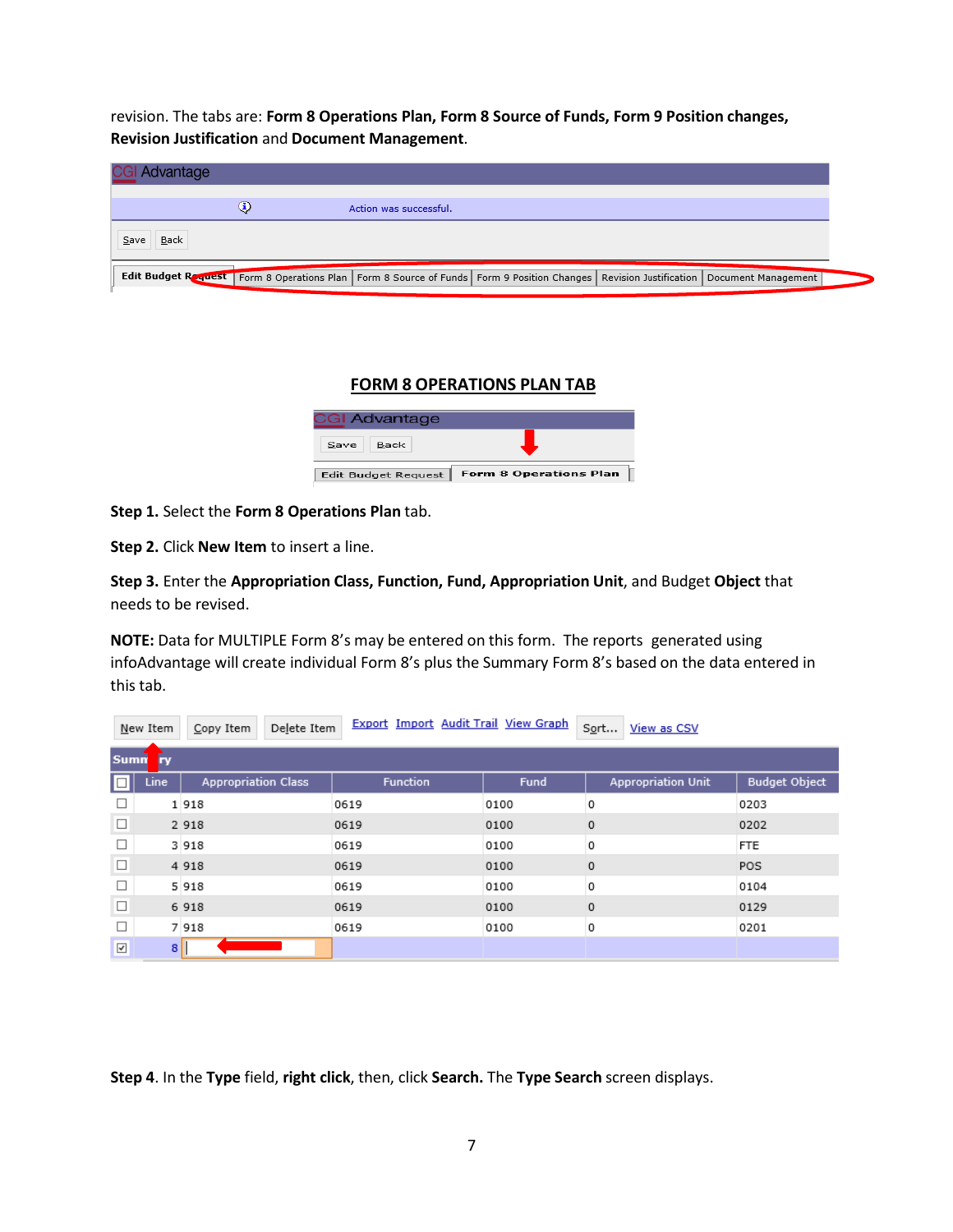|             | Type          |
|-------------|---------------|
| I MOD       |               |
| MOD         |               |
| IMOD.       |               |
| <b>IMOD</b> |               |
| <b>IMOD</b> |               |
| MOD         |               |
| <b>MOD</b>  |               |
|             |               |
|             | Favorites     |
| Code        | Short<br>Name |
| Search      |               |

**Step 5.** Click the **Search** again to display the options for the **Type** field.

|        | <b>Code</b>      | <b>Name</b> | <b>Short Name</b> | <b>Element Type</b> |
|--------|------------------|-------------|-------------------|---------------------|
| Select | NEW              | New Line    | New Line          | COA                 |
| Select | $\mathscr N$ MOD | Modify Line | Modify Line       | COA                 |

This field is used to either add a new line (NEW) in the Operations Plan or modify (MOD) a line that already exists in the original Operations Plan.

**NOTE: If the object line(s) was not entered into PB for the original Operations Plan, NEW will need to be selected.**

**Step 6.** Select the appropriate **Type** and it will populate in the form.

|        | <b>Summary</b> |                            |                 |      |                           |                      |                   |  |  |  |
|--------|----------------|----------------------------|-----------------|------|---------------------------|----------------------|-------------------|--|--|--|
| o      | Line           | <b>Appropriation Class</b> | <b>Function</b> | Fund | <b>Appropriation Unit</b> | <b>Budget Object</b> | hh<br><b>Type</b> |  |  |  |
|        |                | 1918                       | 0619            | 0100 | 0                         | 0203                 | E MOD⊿            |  |  |  |
| $\Box$ |                | 2 9 1 8                    | 0619            | 0100 | 0                         | 0202                 | E MOD             |  |  |  |
| □      |                | 3 9 1 8                    | 0619            | 0100 | 0                         | <b>FTE</b>           | <b>SMOD</b>       |  |  |  |
| $\Box$ |                | 4 9 1 8                    | 0619            | 0100 | 0                         | POS                  | S MOD             |  |  |  |
| □      |                | 5 9 1 8                    | 0619            | 0100 | 0                         | 0104                 | E MOD             |  |  |  |
| $\Box$ |                | 6 9 18                     | 0619            | 0100 | $\circ$                   | 0129                 | E MOD             |  |  |  |
| п      |                | 7 9 18                     | 0619            | 0100 | 0                         | 0201                 | E MOD             |  |  |  |

**Step 7.** Enter the amounts that should be revised for the chart of accounts elements selected by quarter in the **Q1 –Q4 Revision columns**.

| Type       | Q1 Revision | Q2 Revision | Q3 Revision | Q4 Revision | <b>Revision Total</b> |
|------------|-------------|-------------|-------------|-------------|-----------------------|
| MOD        | 2,475       | 2,4/5       | 2,4/5       | 2,475       | 9,900                 |
| <b>MOD</b> | 2,689       | 1,860       | 1,860       | 1,395       | 7,804                 |
| MOD        |             |             |             |             | 4                     |
| <b>MOD</b> |             |             |             |             | $\overline{4}$        |
| MOD        | 16,137      | 13,832      | 13,832      | 11,527      | 55,328                |
| MOD        | 400         |             |             |             | 400                   |
| MOD        | 1,265       | 1,058       | 1,058       | 882         | 4,263                 |

**NOTE: If multiple lines are needed for the same chart of accounts, select the line already entered and click Copy Item.**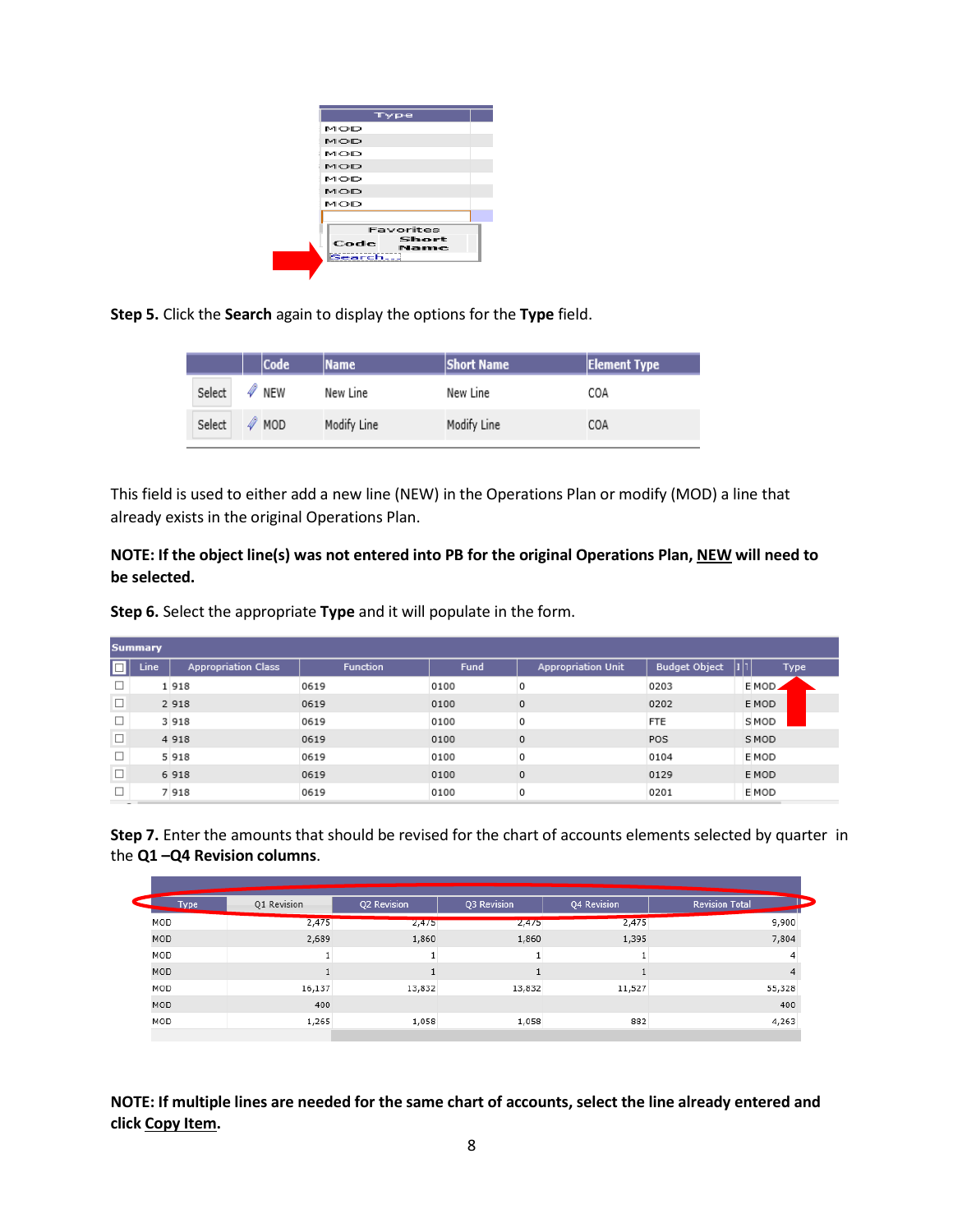**Step 8.** Enter an explanation for this revision in the **Justification Line Text column.** The information typed into this field will display in the **Objective** field on the top of Form 8.

**\*\*The justification should be entered only once for an Appropriation Class, Function, Fund and Appropriation Unit combination. If entered more than once, the justification will populate multiple times on the same Form 8.**



**Step 9.** Click **Save** and the **Action was Successful** message will display.

# **FORM 9 – POSITION CHANGES TAB**

**NOTE: If a manual (Excel) Form 9 was submitted with the Operations Plan, an updated form will need to be attached with each revision. (The system generated Form 9 populated by input on the Position Changes tab will not be used). A Form 9 is required with submission when changes are made to object code 0100.**

If a revision requires changes to personnel cost (salaries), use the **Form 9 Position Changes tab** to ensure the Form 9 automatically generated during the revision process will agree to the total personnel costs in the Operations Plan at the agency level. However, you may revise object 0100 by keying directly on the Form 8 in the budgeting application.

The **Position Change Tab** is used along with the Salaries Benefits Forecasting System (SBFS) projections commonly referred to as the SBFS Data Dump Report. However, you must run the SBFS report through infoAdvantage (see the section for Running Reports through infoAdvantage).

The SBFS projection proposes salaries (including longevity and merit raises, if eligible), Social Security and Medicare (FICA), retirement and insurance. The projection DOES NOT calculate overtime costs,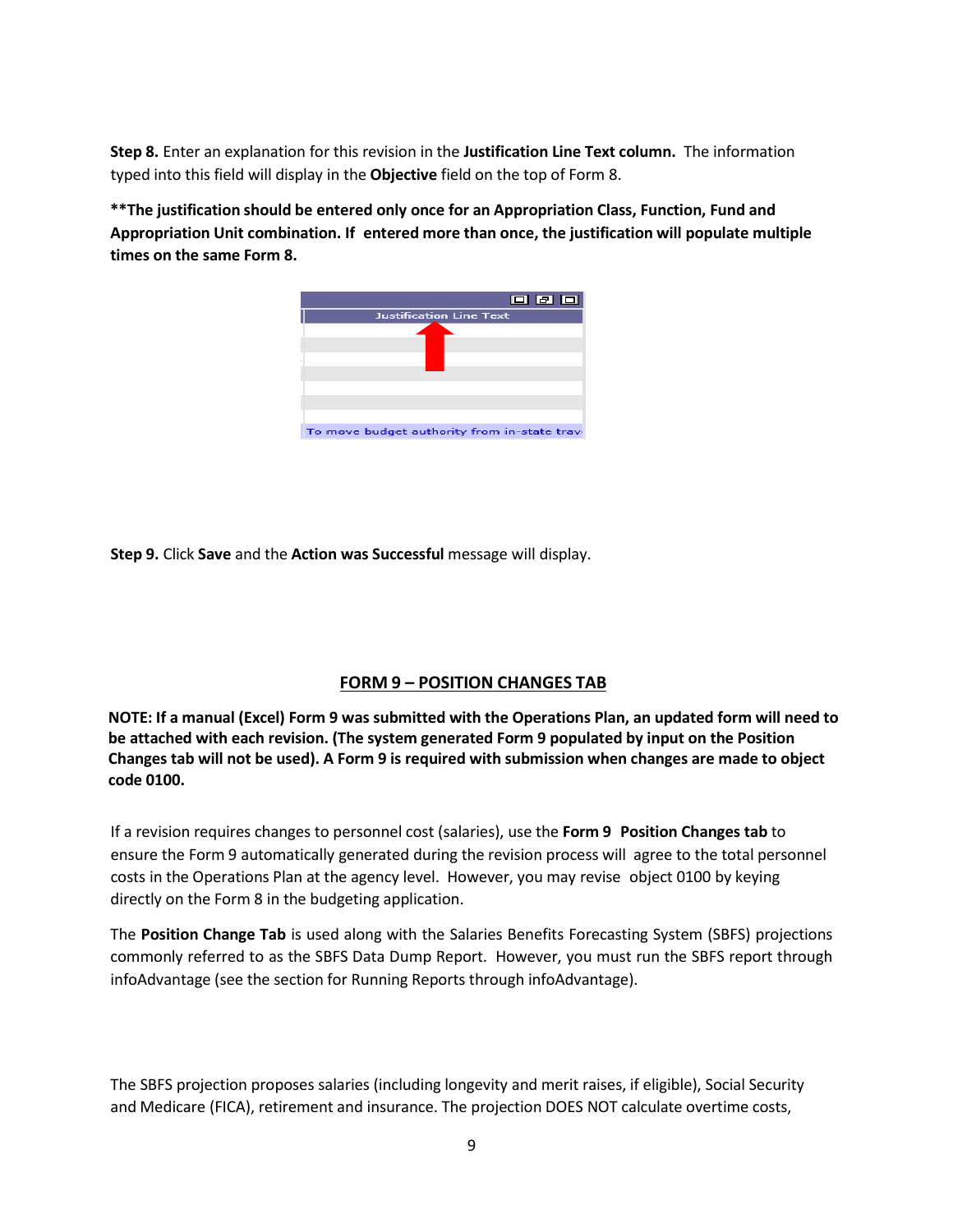subsistence pay, termination costs or FICA on instate travel, so be sure to include these planned expenditures, if necessary, on the Form 8 Operations Plan tab.

**Step 1.** Select the **Form 9 Position Changes** Tab.

| GI Advantage |                                                                       |                                |
|--------------|-----------------------------------------------------------------------|--------------------------------|
| Back<br>Save |                                                                       |                                |
|              | Edit Budget Request   Form 8 Operations Plan   Form 8 Source of Funds | <b>Form 9 Position Changes</b> |
|              |                                                                       |                                |

# **A. REMOVE AN EMPLOYEE**

**Step 2. To remove an employee, click on Add Existing Position.**

| Calculate   Refresh   $\overline{A}$   ciated Budget Line Justification: |  |  |  |  |                                                                                                     |  |
|--------------------------------------------------------------------------|--|--|--|--|-----------------------------------------------------------------------------------------------------|--|
|                                                                          |  |  |  |  | New Position   Add Existing Position   Copy Item   Delete Item   Export Import   Sort   View as CSV |  |

The **Assigned or Vacant Position Search** screen displays.

**College** 

| <b>Assigned or Vacant Position Search</b>       |                             |   |                          |  |  |  |  |  |  |
|-------------------------------------------------|-----------------------------|---|--------------------------|--|--|--|--|--|--|
| tion Code:                                      | Employee Code:              |   | Employee Classification: |  |  |  |  |  |  |
| loyee First Name:                               | Employee Last Name: Thomas* | × |                          |  |  |  |  |  |  |
| Search<br>Cancel                                |                             |   |                          |  |  |  |  |  |  |
| $\vee$<br>Display 20<br>Sort<br>Select<br>Items |                             |   |                          |  |  |  |  |  |  |

**Step 3.** Enter any of the identifying information followed by a wildcard (\*) for the specific employee you wish to remove from the particular chart of accounts using the following fields: Position Code, Employee Code, Employee classification, Employee First Name, or Employee Last Name

Click **Search**.

**Step 4.** Click on the box next to the employee, then click **Select** and the employee data will populate in the **Form 9 Position Changes** tab.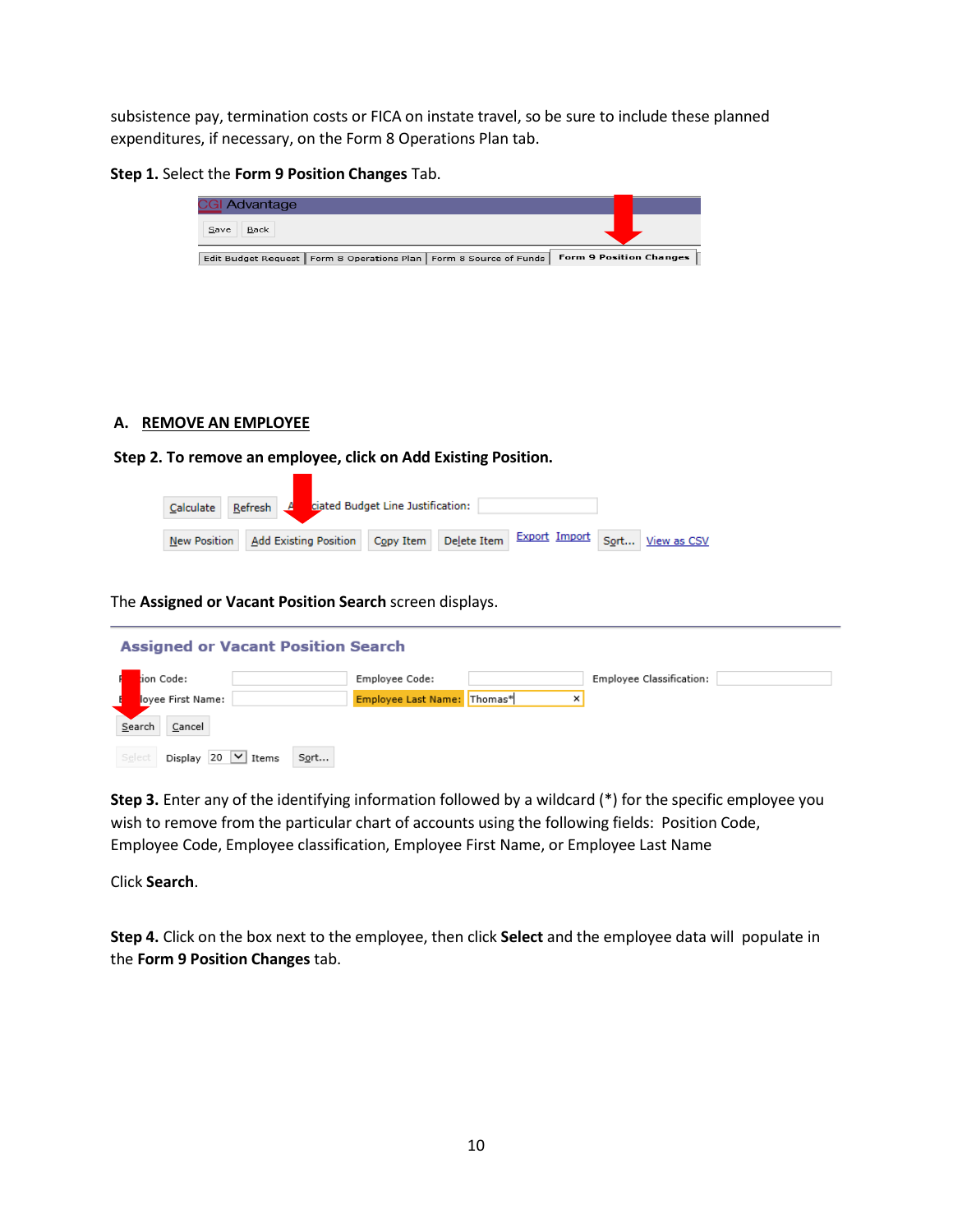**Step 5**. Update the **Type** field.



The **Type** field is used to either add a new line in the Operations Plan (NEW) or modify (MOD) an existing line. If you are unsure whether a line exists in the Operations Plan, run the AFIN-BUD-004 Budget Management report or the AFIN-BUD-013 Operation Plan Status report using infoAdvantage.

**Step 6.** Right click in the **Type** field, then click **Search**.

| <b>Type Search</b>                |             |                   |                     |           |
|-----------------------------------|-------------|-------------------|---------------------|-----------|
| Code:                             | Name:       | Short Name:       |                     | * Element |
|                                   |             | Parent Type:      |                     | 4         |
| Search<br>Cancel                  |             |                   |                     |           |
| $20 \mid v \mid$ Items<br>Display | Sort        |                   |                     |           |
|                                   |             |                   |                     |           |
| Code                              | Name        | <b>Short Name</b> | <b>Element Type</b> |           |
| $\mathscr{P}$ NEW<br>Select       | New Line    | New Line          | COA                 |           |
| $\mathscr{D}$ MOD<br>Select       | Modify Line | Modify Line       | COA                 |           |

**Step 7.** Select the appropriate **Type**, New Line or Modify Line, to populate in the form.

|   | Summary                    |                 |             |                           |             |  |  |  |  |  |  |
|---|----------------------------|-----------------|-------------|---------------------------|-------------|--|--|--|--|--|--|
| – | <b>Appropriation Class</b> | <b>Function</b> | <b>Fund</b> | <b>Appropriation Unit</b> | <b>Type</b> |  |  |  |  |  |  |
|   | $\sqrt{640}$               | 0421            | 0101        |                           | MOD         |  |  |  |  |  |  |

**Step 8.** Next, enter a negative 1 (-1) in the **Count** field to remove the employee.

|       |    | $\mid$ Classification $\mid$ Step $\mid$ Category $\mid$ Funding Start Date $\mid$ Funding End Date $\mid$ FTE $\mid$ Count $\mid$ Salary Percentage $\mid$ |  |     |
|-------|----|-------------------------------------------------------------------------------------------------------------------------------------------------------------|--|-----|
| 10613 | 08 |                                                                                                                                                             |  | 100 |

**Step 9.** Enter the necessary information for the **Funding Start Date** and **Funding End Date** that corresponds to the employee's last date of employment or the date for which you are moving an employee to another chart of account element.

| Funding Start Date   Funding End Date |            |
|---------------------------------------|------------|
| 10/01/2017                            | 10/31/2017 |

**STAARS BUDGETING DEFAULT SETTING** - Without designating the specific Funding Start Date and Funding End Date when working with position line changes, STAARS Budgeting will default employee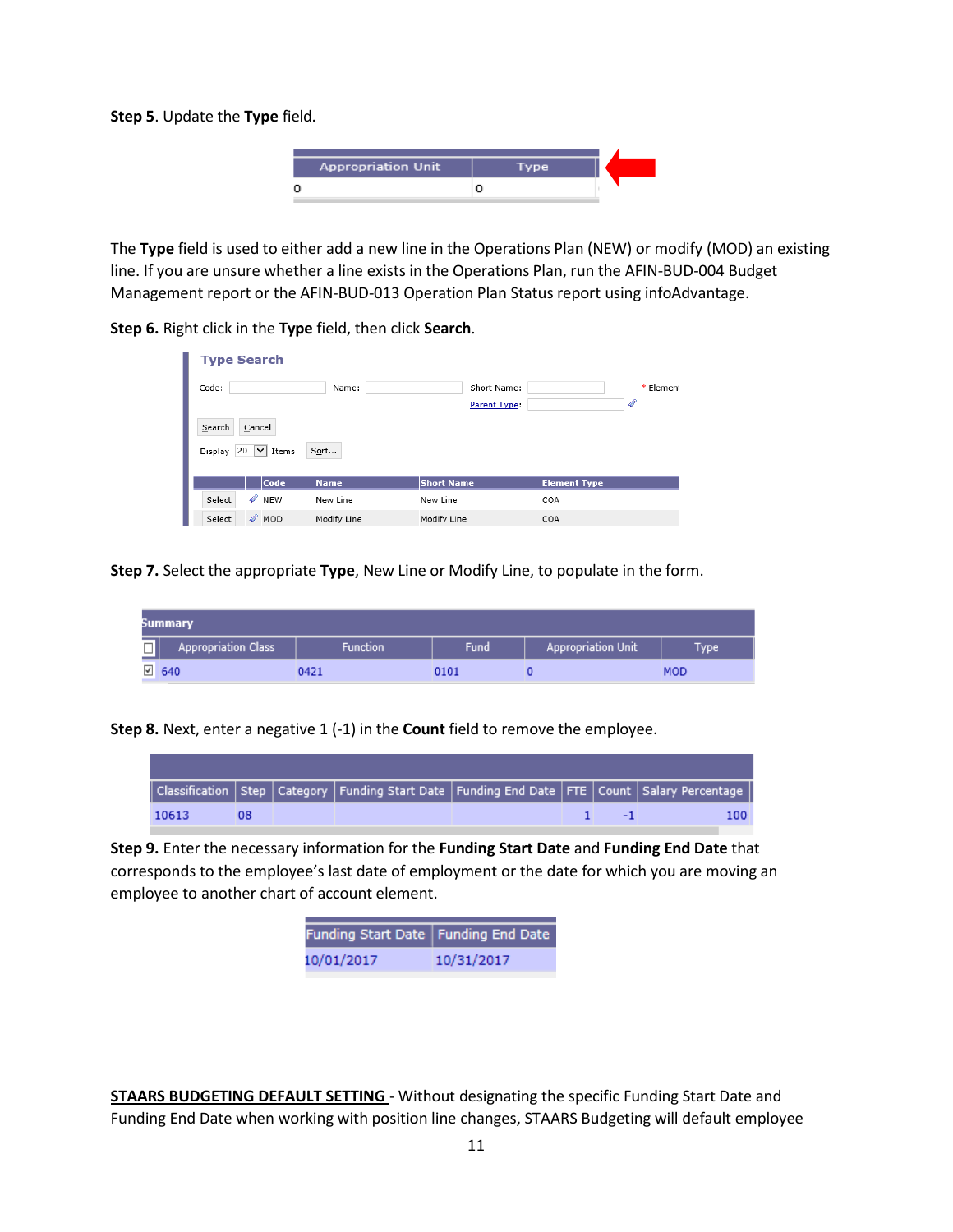changes for the entire year. If the goal is to remove an employee for a partial year, specific dates must be entered.

**Step 10.** Once the required information has been entered, click **Calculate**. Note the calculated salary and total cost fields are updated to reflect the changes.

| Calculate<br>Refresh |                                                                                                |                                    |  |                |  |  |  |  |  |
|----------------------|------------------------------------------------------------------------------------------------|------------------------------------|--|----------------|--|--|--|--|--|
| New Position         | <b>Export Import</b><br>Sort<br>Item<br>De<br>Vie<br>Add Existing Position<br>Copy Item<br>CSV |                                    |  |                |  |  |  |  |  |
|                      |                                                                                                |                                    |  |                |  |  |  |  |  |
| Salary Percentage    | <b>Benefit Percentage</b>                                                                      | Calculated Salary   Current Salary |  | Cost           |  |  |  |  |  |
| 100                  | 100                                                                                            | $-60,898,102008$                   |  | -85,668.104918 |  |  |  |  |  |

#### **B. ADD AN EMPLOYEE OR NEW POSTION**

**Step 11.** To add a new hire or add an existing employee to a new chart of account combination, click **New Position**. A new line will be added to the **Form 9 Position Changes tab**.

| <b>CGI Advantage</b>                                                                                                                            |                        |      |                                                        |      |                                                   |         |                       |          |                 |                           | Help                   |
|-------------------------------------------------------------------------------------------------------------------------------------------------|------------------------|------|--------------------------------------------------------|------|---------------------------------------------------|---------|-----------------------|----------|-----------------|---------------------------|------------------------|
| $Save$ Back                                                                                                                                     |                        |      |                                                        |      |                                                   |         |                       |          |                 |                           |                        |
| Form 9 Position Changes   Revision Justification   Document Management<br>Edit Budget Request   Form 8 Operations Plan   Form 8 Source of Funds |                        |      |                                                        |      |                                                   |         |                       |          |                 |                           |                        |
|                                                                                                                                                 |                        |      |                                                        |      |                                                   |         |                       |          |                 |                           | Ü                      |
| Budget Request Summary [1]                                                                                                                      |                        |      |                                                        |      |                                                   |         |                       |          |                 |                           |                        |
| Layout Code: BUDGET REVISION                                                                                                                    | Layout Type: Generic V |      | Request Code: 066 OP REVISION 2                        |      | Request Name: 066 OP Revision 2                   |         |                       | Stage: 1 |                 |                           |                        |
|                                                                                                                                                 | Department: 066        |      |                                                        |      |                                                   |         |                       |          |                 |                           |                        |
| Calculate Refresh                                                                                                                               |                        |      |                                                        |      |                                                   |         |                       |          |                 |                           |                        |
| Add Existing Position<br>New Position                                                                                                           | Copy Item Delete Item  |      | <b>Export Import</b><br>Sort View as CSV               |      |                                                   |         |                       |          |                 |                           |                        |
| Summary                                                                                                                                         |                        |      |                                                        |      |                                                   |         |                       |          |                 |                           | 回回回                    |
| O<br><b>Appropriation Class</b>                                                                                                                 | <b>Function</b>        | Fund | <b>Appropriation Unit</b>                              | Type | Pos No.                                           | Emp No. | <b>Classification</b> |          | Step   Category | <b>Funding Start Date</b> | Funding End Date   FTE |
| $\Box$ 918                                                                                                                                      | 0738                   | 0399 | $\circ$                                                | MOD  | 2616100-066-0170 0000037220 10517                 |         |                       | 18       |                 | 04/01/2016                | 09/30/2016             |
| $\boxed{\mathbf{z}}$                                                                                                                            |                        |      |                                                        |      |                                                   |         |                       |          |                 |                           | $\mathcal{E}$          |
| ≺<br><b>Totals:</b>                                                                                                                             |                        |      |                                                        |      |                                                   |         |                       |          |                 |                           |                        |
|                                                                                                                                                 |                        |      | Page 1<br>$\vert \prec \vert \cdots \prec \prec \vert$ |      | of 1 $\rightarrow$ 1 Show 20 $\vee$ rows per page |         |                       |          |                 |                           | Rows 1 - 2 of 2        |

**Step 12.** Enter the chart of account elements (Appropriation Class, Function, Fund, and Appropriation Unit, if applicable) for the proper grouping in which you wish to add the new or existing employee.

**Step 13.** In the **Type** field, select the appropriate **Type (NEW or MOD)**.

**Step 14.** In the **Classification** field, right click and then click **Search**.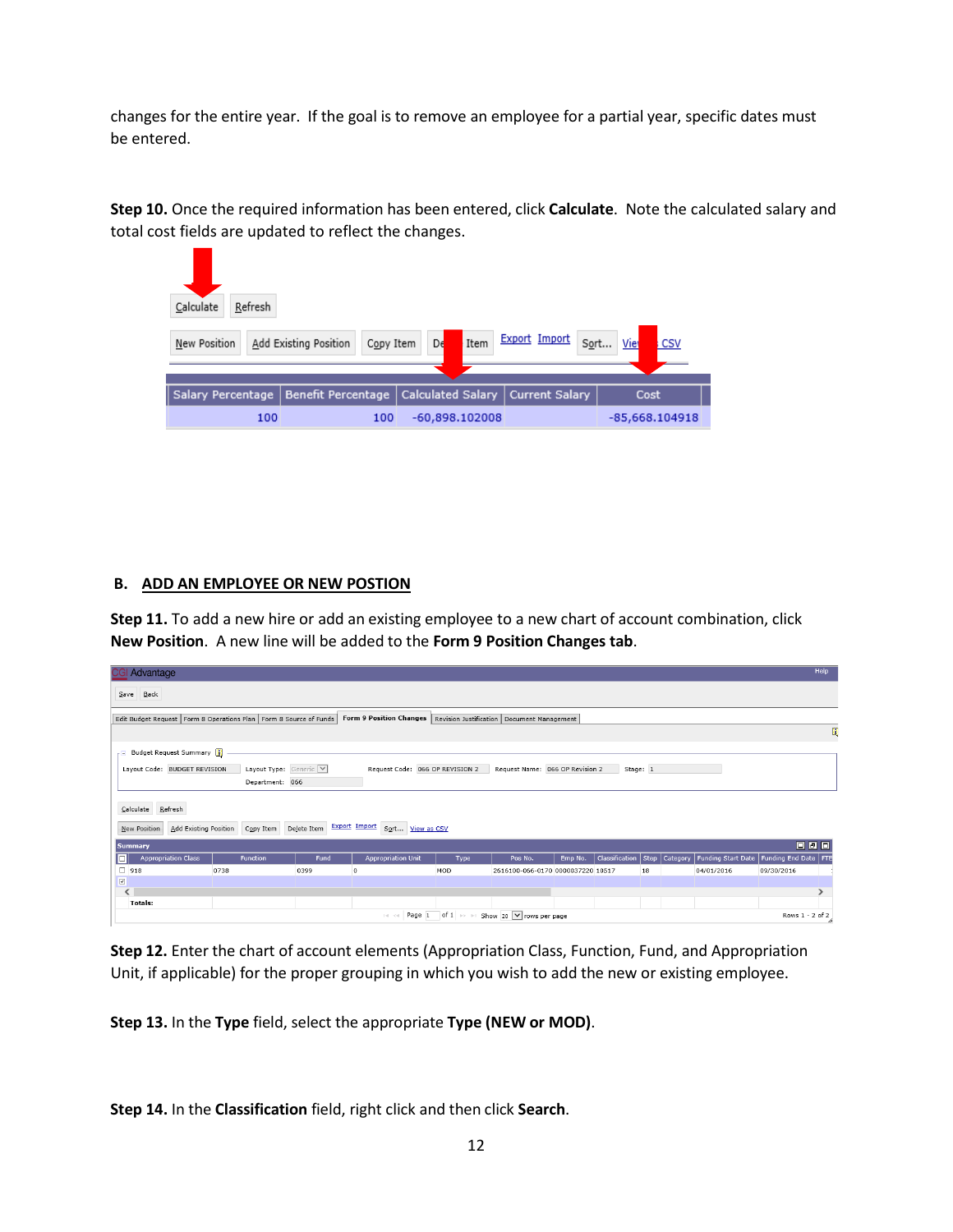**Step 15.** The **Classification Search** page will display. Click **Search** again.

|                                                                                                        | <b>Classification Search</b> |                      |  |  |
|--------------------------------------------------------------------------------------------------------|------------------------------|----------------------|--|--|
|                                                                                                        | <b>Classification Search</b> |                      |  |  |
| Code: 10613*<br>$\times$<br>Name:<br>Cancel<br>Search<br>$20 \nightharpoonup$ Items<br>Sort<br>Display |                              |                      |  |  |
|                                                                                                        | Code                         | <b>Name</b>          |  |  |
| D<br>Select                                                                                            | 10613                        | SENIOR ACCOUNTANT    |  |  |
| Select                                                                                                 | 20613T                       | SENIOR ACCOUNTANT    |  |  |
| ຈ<br>Select                                                                                            | 10613F02                     | ACCOUNTANT III - AOC |  |  |
| Select                                                                                                 | 2106135                      | SR ACCT (AGENCY 099) |  |  |

**Step 16.** Using the wildcard (\*), search for the classification by **Code** or **Name** of the new hire or employee you are adding. Example: 10613\*

**Step 17.** Select the **Classification**, and the data will populate in the **Form 9 Position Changes** tab.

**STAARS BUDGETTING DEFAULT SETTING** - For a new hire starting at a step greater than Step 1, you must identify the beginning step. If left blank, the system will default to the first step in which the salary range begins for this classification.

**Step 18.** In the **Step** field, right click, then click **Search.**

**Step 19.** The **Step Search** screen will display, click **Search** again for the list to populate. Select the appropriate step.

| <b>Step Search</b>                            |                    |  |  |  |  |  |
|-----------------------------------------------|--------------------|--|--|--|--|--|
| Code:<br>Name:                                |                    |  |  |  |  |  |
| Cancel<br>Search                              |                    |  |  |  |  |  |
| Display<br>$ 20 \rangle$ $\vee$ Items<br>Sort |                    |  |  |  |  |  |
| Item Page: 1 2                                |                    |  |  |  |  |  |
| Code                                          | <b>Name</b>        |  |  |  |  |  |
| $\mathscr{D}$ 29<br>Select                    | DIFF <sub>29</sub> |  |  |  |  |  |
| $\mathscr{D}$ CV<br>Select                    | CONVERSION         |  |  |  |  |  |
| $\mathcal{D}$ 30<br>Select                    | STEP 30            |  |  |  |  |  |
| $\mathscr{D}$ 31<br>Select                    | STEP 31            |  |  |  |  |  |
| $\mathscr{D}$ 32<br>Select                    | STEP 32            |  |  |  |  |  |
| $\mathscr{D}$ 33<br>Select                    | STEP 33            |  |  |  |  |  |
| $\mathcal{P}$ 34<br>Select                    | DIFF <sub>34</sub> |  |  |  |  |  |
| $\mathscr{D}$ 35<br>Select                    | <b>DIFF 35</b>     |  |  |  |  |  |

**Step 20.** Next, you will need to select the proper retirement category. In the **Category** field, right click then click **Search**

**Step 21.** The **Category Search** screen will display. Click **Search** and the categories will display.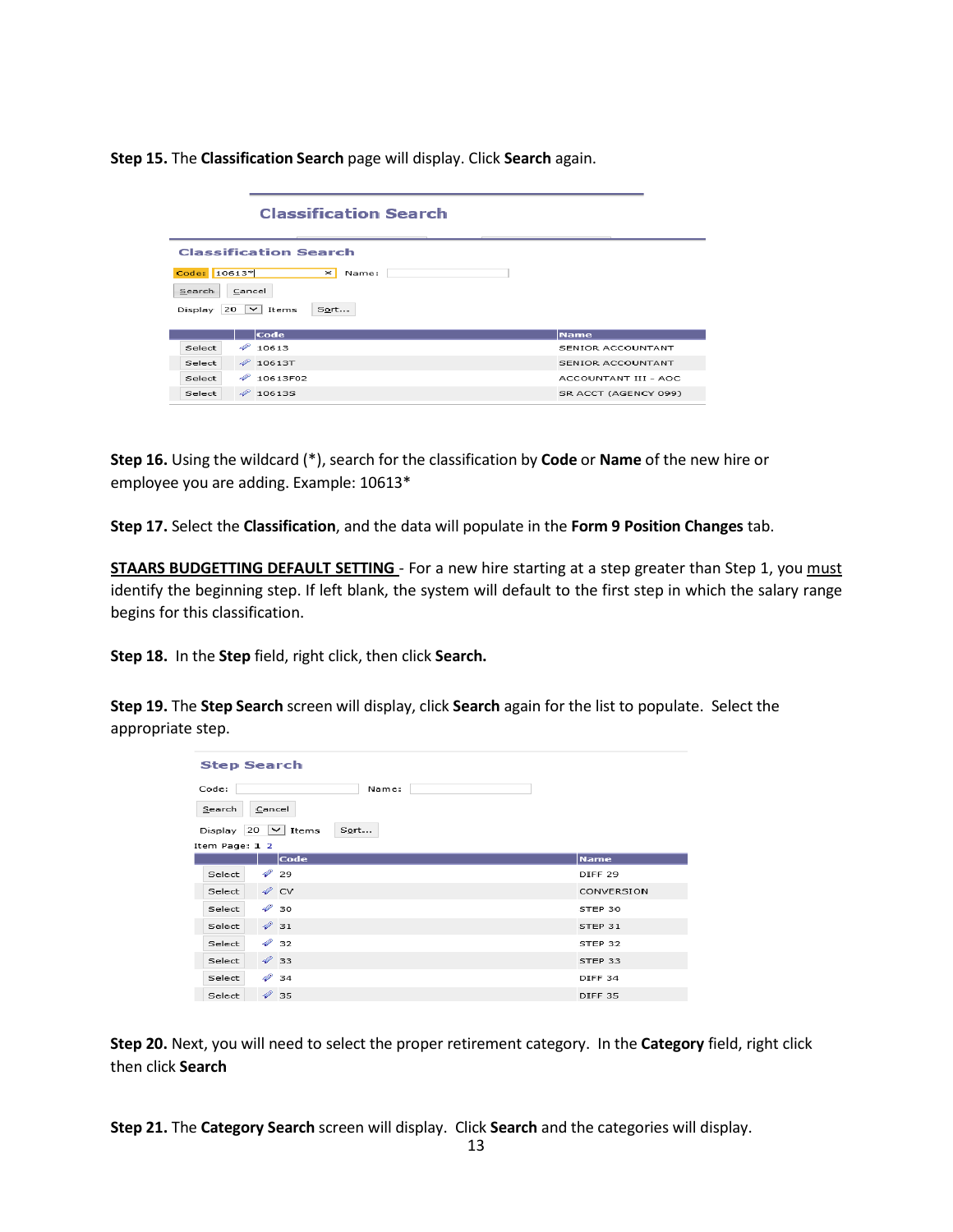| Advantage                                    |                                                        |
|----------------------------------------------|--------------------------------------------------------|
| <b>Category Search</b>                       |                                                        |
| Name:<br>Code:                               |                                                        |
| <b>Search</b><br>Cancel                      |                                                        |
| Display 20 $\vee$ Items<br>Sort              |                                                        |
| Item Page: 1 2 3                             |                                                        |
| Code                                         | <b>Name</b>                                            |
| <b><i><i>V</i></i></b> DEFAULT<br>Select     | <b>Default Benefits</b>                                |
| NO BENEFITS<br>Select                        | <b>No Benefits</b>                                     |
| $\mathscr{P}$ SEIB 1<br>Select               | SEIB Full Time and 3/4 Time                            |
| <b><i>V</i></b> ERS OTHER SEIB 1<br>Select   | ERS Other Tier 1 SEIB Full Time and 3/4 Time           |
| <b><i>A</i></b> ERS OTHER SEIB 2<br>Select   | ERS Other Tier 1 SEIB 1/2 Time                         |
| <b><i>V</i></b> ERS OTHER SEIB 3<br>Select   | ERS Other Tier 1 SEIB 1/4 Time                         |
| <b><i>P</i></b> ERS OTHER SEIB 4<br>Select   | ERS Other Tier 2 SEIB Full Time and 3/4 Time           |
| Select<br><b><i>V</i></b> ERS OTHER SEIB 5   | ERS Other Tier 2 SEIB 1/2 Time                         |
| <b><i>V</i></b> ERS OTHER SEIB 6<br>Select   | ERS Other Tier 2 SEIB 1/4 Time                         |
| Select<br><b><i>V</i></b> ERS LAW ENF SEIB 1 | ERS Law Enforcement Tier 1 SEIB Full Time and 3/4 Time |

**Step 22.** Select the appropriate category to calculate the desired retirement and insurance benefits. Once selected the data will populate in the tab.

**STAARS BUDGETING DEFAULT SETTING** - Without designating the specific **Funding Start Date and Funding End Date** when working with Position Line Changes, STAARS Budgeting will default employee changes for the entire year. If the goal is to remove an employee for a partial year, specific dates must be entered.

| Funding Start Date   Funding End Date |            |
|---------------------------------------|------------|
| 10/01/2017                            | 09/30/2018 |

| Funding Start Date   Funding End Date |            |
|---------------------------------------|------------|
| 01/01/2018                            | 09/30/2018 |

**PARTIAL YEAR**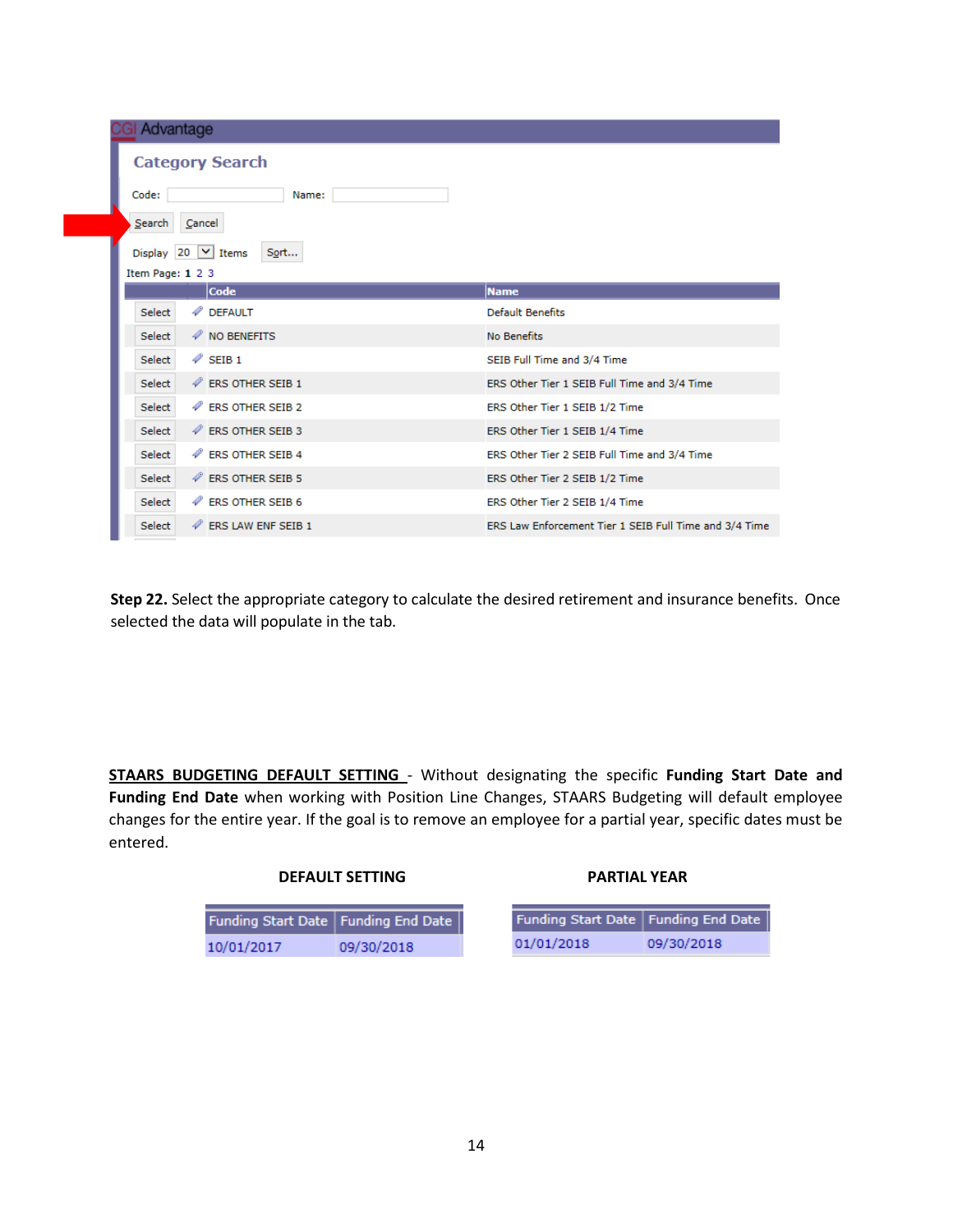**Step 23**. In the **FTE** field, enter the desired FTE percentage:

|    |                                  | FTE   Count   Salary Percentage   Benefit Percentage |     |  |  |
|----|----------------------------------|------------------------------------------------------|-----|--|--|
|    |                                  | 100                                                  | 100 |  |  |
|    |                                  |                                                      |     |  |  |
| a. |                                  | 1 for a full-time employee                           |     |  |  |
| b. | .75 for a 75% part-time employee |                                                      |     |  |  |
| C. |                                  | .50 for a 50% part-time employee                     |     |  |  |

- d. .25 for a 25% part-time employee
- e. Or any other desired FTE percentage

**Step 24.** In the **Count** field, enter the number of employees that will be hired at this rate.

|  |     | $\sqrt{ \text{FTE} }$ Count Salary Percentage Benefit Percentage |
|--|-----|------------------------------------------------------------------|
|  | 100 | 100                                                              |

**Step 25.** In the **PT or FT** field, right click then click **Search** to select the code for full time or part-time employee.

> Step | PT or FT Category | Funding Start Date

**Step 26.** In the **Salary Percentage** and the **Benefit Percentage** fields you will need to key the equivalent percent for the FTE keyed (Step 22). If nothing is entered, both percentages will automatically calculate at 100%.



**Step 27.** Once all fields have been added, click **Calculate**.

**Step 28**. Click **Save** and determine if the **Action was Successful**.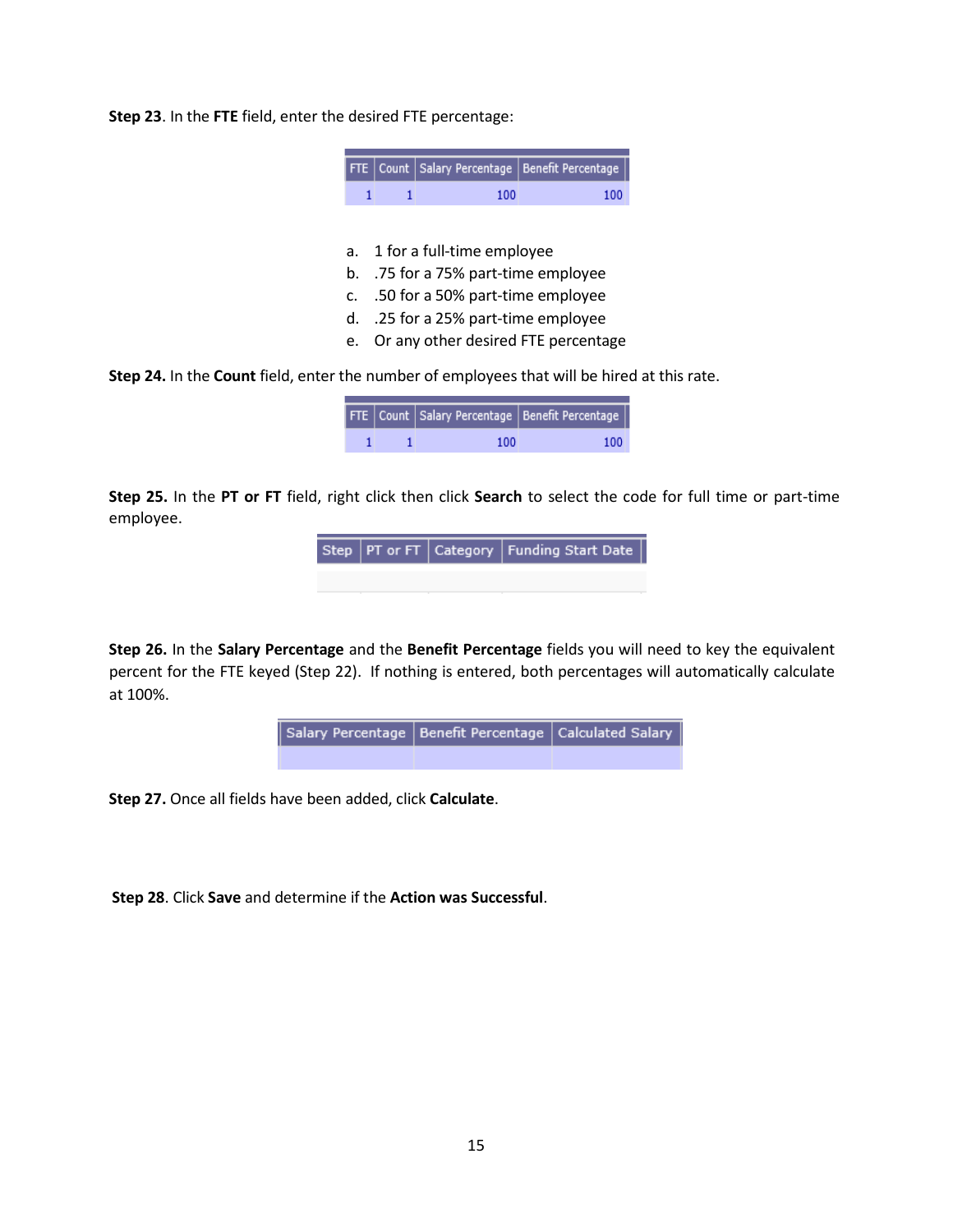#### **NOTES:**

The same process would need to be followed to add an employee that is being moved between chart of account elements. Since the employee is actually assigned to certain chart of account elements, you may remove the specific employee, but a specific employee may not be added to a different chart of accounts grouping and must be added using the classification field. Therefore, when removing specific employees, be sure to make note of the classification, grade, step, and category when adding back the employee. This will ensure that amounts removed from one chart of account element is the same amount when adding the employee back using different chart of accounts elements.

To make adjustments for a promotion, REMOVE the specific employee (i.e. remember to use a negative number in the "count" field to subtract) for the dates desired, then create another line to ADD the employee back using the new classification, step, category and appropriate dates, along with the chart of account element combination the employee needs to be budgeted in.

# **Form 9 is required for all revisions that change personnel cost (object 0100).**

# **DO NOT USE THE ASSOCIATED BUDGET LINE JUSTIFICATION FIELD IN THE FORM 9 POSITION CHANGES TAB. CONTINUE TOPROVIDE JUSTIFICATION FOR REVISIONS USINGTHE REVISIONS JUSTIFICATIONTAB.**

| Advantage                                                                                                                         |                |                                                                             |                           |
|-----------------------------------------------------------------------------------------------------------------------------------|----------------|-----------------------------------------------------------------------------|---------------------------|
| <b>Back To Inbox</b><br>Save                                                                                                      |                |                                                                             |                           |
| Edit Budget Request   Form 8 Operations Plan   Form 8 Source of Funds                                                             |                | <b>Form 9 Position Changes</b>                                              | Revisi                    |
| Budget Request Summary [i]<br>Layout Code: BUDGET REVISION<br>Layout Type:<br>Department:                                         | Generic<br>069 | <b>CAUTION: DO NOT</b><br><b>USE THIS FIELD FOR</b><br><b>JUSTIFICATION</b> | Y18 O                     |
| Associated Budget Line Justification:<br>Refresh<br>Calculate<br><b>Add Existing Position</b><br><b>New Position</b><br>Copy Item | Delete Item    | <b>Export Import</b>                                                        | Sort<br>View as CSV       |
| <b>Summary</b><br><b>Appropriation Class</b><br><b>Function</b>                                                                   | Fund           |                                                                             | <b>Appropriation Unit</b> |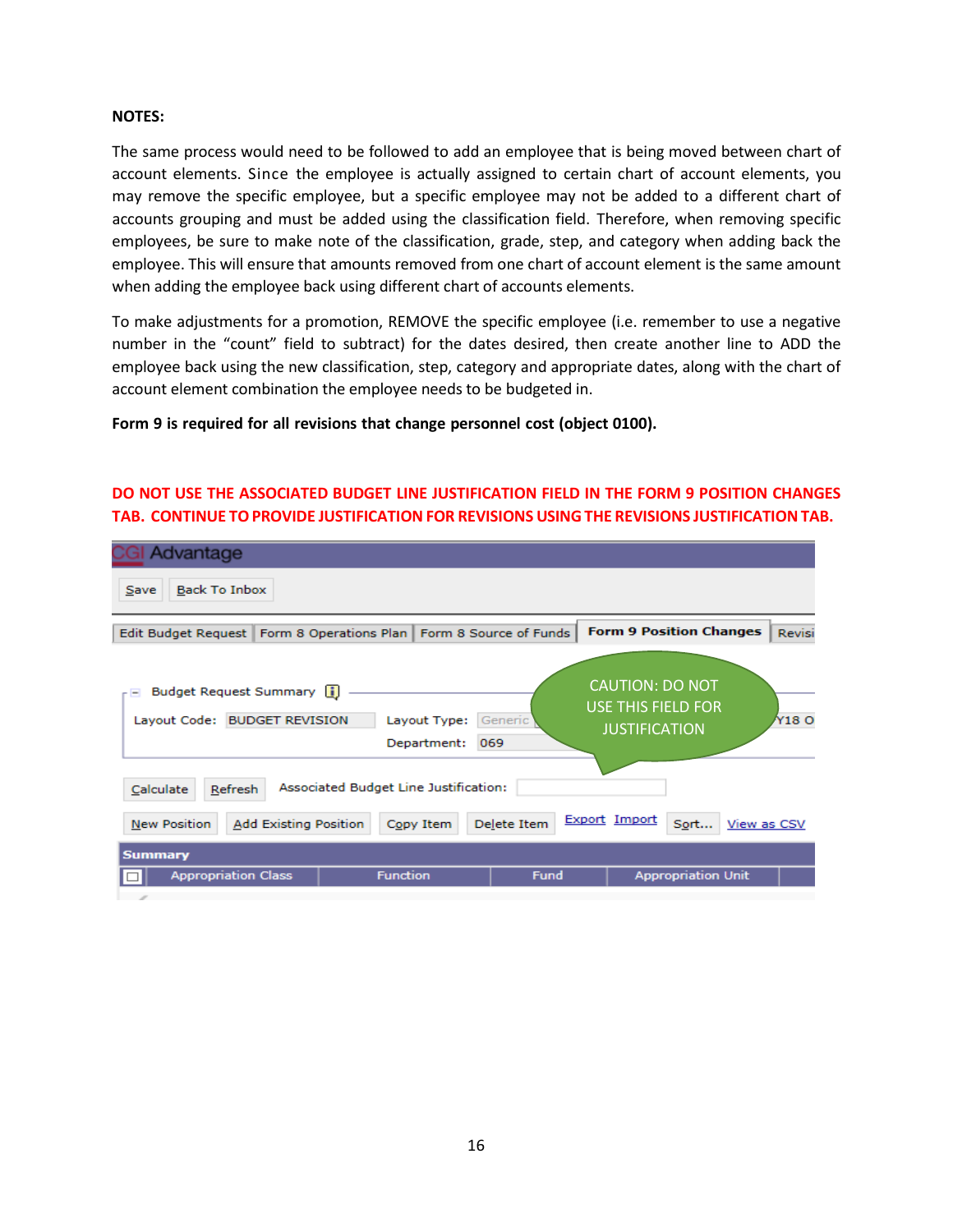# **FORM 8 SOURCE OF FUNDS TAB**

If all data has been entered on the Form 8 Operations Plan tab and the Form 9 Position Changes tab, you are now ready to complete the Source of Funds.

#### **Step 1.** Select the **Form 8 Source of Funds** tab.

| <b>CGI Advantage</b> |      |  |                                                                                                                                                |  |  |  |
|----------------------|------|--|------------------------------------------------------------------------------------------------------------------------------------------------|--|--|--|
| Save                 | Back |  |                                                                                                                                                |  |  |  |
|                      |      |  | Edit Budget Request   Form 8 Operations Plan   Form 8 Source of Funds   Form 9 Position Changes   Revision Justification   Document Management |  |  |  |

**Step 2.** Click **New Item** to insert a line for each fund used for the department expenditures

| sh Zero Out Display Sub Total: V Select Model: V<br>Re |                                          |                  |             |  |  |
|--------------------------------------------------------|------------------------------------------|------------------|-------------|--|--|
| $N$ ew Item                                            | Copy Item Delete Item Export Audit Trail | Sort View as CSV |             |  |  |
| <b>Summary</b>                                         |                                          |                  |             |  |  |
| Line<br>o                                              | <b>Appropriation Class</b>               | <b>Function</b>  | <b>Fund</b> |  |  |

**Step 3.** Enter the **Appropriation Class** and **Function** that corresponds to what was entered on the Form 8 Operations Plan tab. These items can be searched by right clicking in the box and clicking Search.

**Step 4.** In the **Fund** column, right click. Click **Search.**

**Step 5.** After the **Fund Search** screen appears, click **Search**.

All Sources of Funds available for your agency will display.

| Advantage                                           |                                                               |                                                          |                   |                |
|-----------------------------------------------------|---------------------------------------------------------------|----------------------------------------------------------|-------------------|----------------|
| <b>Fund Search</b>                                  |                                                               |                                                          |                   |                |
| Code: 1692*                                         | Name:                                                         | Short Name:<br>Parent Fund:                              | * Element Type:   |                |
| $\Gamma$ Financial Rollups Information<br>Category: |                                                               |                                                          |                   |                |
| Search<br>Cancel<br>20 $\vee$ Items<br>Display      | Sort                                                          |                                                          |                   |                |
| Code                                                | <b>Name</b>                                                   |                                                          | <b>Short Name</b> | <b>Element</b> |
| $\sqrt{1692-202}$<br>Select                         |                                                               | Advancement & Technology Fund - Reversion Reappropriated | ETF Adv & Techn   | <b>COA</b>     |
| Select                                              | 4 1692-201 Education Trust Fund Advancement & Technology Fund |                                                          | ETF Adv & Techn   | <b>COA</b>     |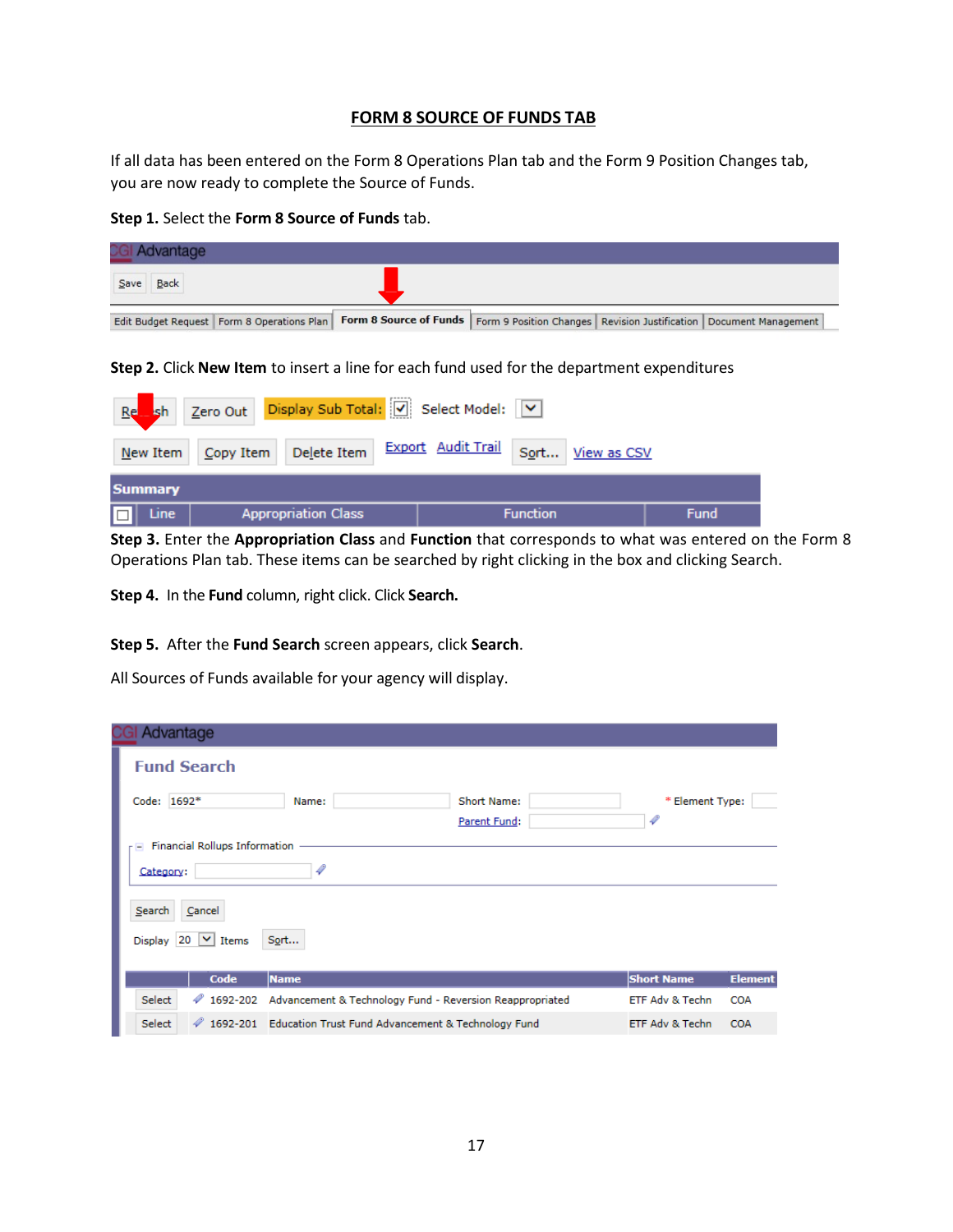**Step 6.** Select the desired **Source of Funds** and it will populate in the tab.

|    | Display Sub Total: V                           |                            |      |                 |          |  |  |  |  |
|----|------------------------------------------------|----------------------------|------|-----------------|----------|--|--|--|--|
|    | Export Audit Trail View Graph Sort View as CSV |                            |      |                 |          |  |  |  |  |
|    | <b>Summary</b>                                 |                            |      |                 |          |  |  |  |  |
| Ⅰ□ | Line                                           | <b>Appropriation Class</b> |      | <b>Function</b> | Fund     |  |  |  |  |
|    |                                                | 1 1 3 1                    | 0113 |                 | 1692-201 |  |  |  |  |

**Step 7.** Enter the **Appropriation Unit**, if applicable.

**NOTE:** The tab requires an appropriation unit to be entered before the form can be saved. If the chart of accounts does not have an appropriation unit, enter the default item which is 0.

Next, enter totals by quarter for that **Source of Funds**.

#### *NOTE:* **You MUST enter a Source of Funds EVEN IF the amounts per quarter are -0-.**

Form 9 Position Changes

**Step 8.** Once all Sources of Funds have been entered on the tab, click **Save** to exit. **Action was Successful**  will appear.

Follow these steps to enter Sources of Funds for all chart of account combinations entered on the Form 8 Operations Plan tab.

# **REVISION JUSTIFICATION TAB**

**Revision Justification** 

**Step 1.** Select the **Revision Justification** tab.

|                | CGI Advantage                                                                                   |                                              | Help |
|----------------|-------------------------------------------------------------------------------------------------|----------------------------------------------|------|
| $Save$ Back    |                                                                                                 |                                              |      |
|                | Edit Budget Request   Form 8 Operations Plan   Form 8 Source of Funds   Form 9 Position Changes | Revision Justification   Document Management |      |
|                | Display All V Items<br>$\mathsf{S}\underline{\mathsf{o}}$ rt $\!\! \ldots$                      |                                              |      |
|                |                                                                                                 |                                              | ø    |
|                | *Section Title                                                                                  | <b>Section Content</b>                       |      |
| $\blacksquare$ | Revision Justification<br>$\curvearrowright$<br>$\checkmark$                                    | $\sim$                                       |      |

**Step 2.** Enter the reason for the revision in the **Section Content** box. This tab populates the justification on the 101 Form (if necessary).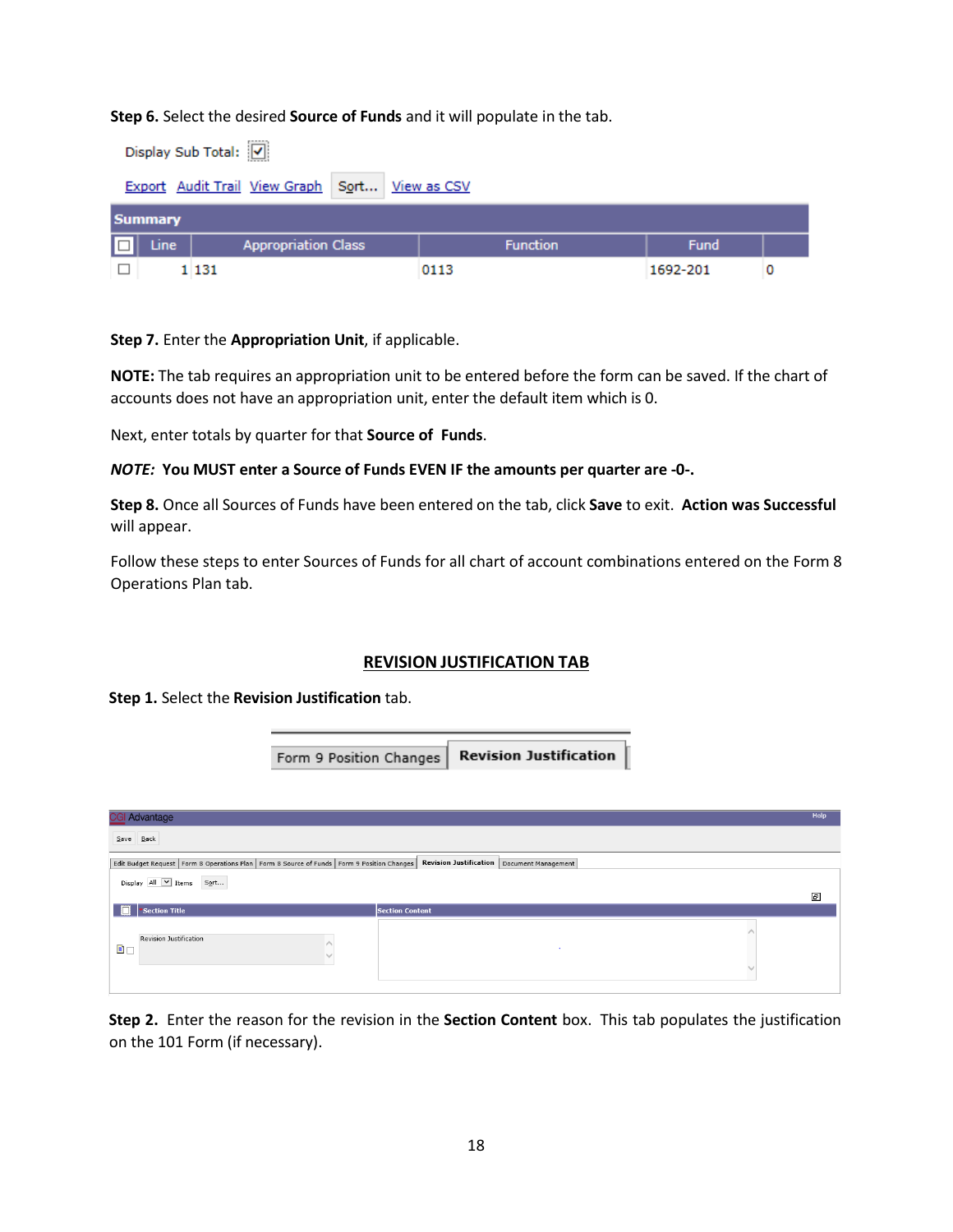| Form 9 Position Changes   Revision Justification   Document Management |
|------------------------------------------------------------------------|
|------------------------------------------------------------------------|

| <b>Section Content</b>                                                                            |  |
|---------------------------------------------------------------------------------------------------|--|
| To accommodate the retirement of one employee and a new hire for the Workforce Development grant. |  |
|                                                                                                   |  |

#### **Step 3**. Click **Save.**

Now, you are ready to generate the infoAdvantage Report that will create Forms 8, 9 and 101 (if necessary).

Log into infoAdvantage and generate the budget revision packet. For steps on generating the packet, reference the STAARs infoAdvantage Manual.)

# **DOCUMENT MANAGEMENT TAB**

**All reports created in infoAdvantage will need to be attached in the appropriate form using the following steps.**

**Step 1.** Select the **Document Management** tab.

**Step 2.** Click **Add Document**.

**Step 3.** Click **Browse** to locate your saved files.

Select the file.

| <b>CGI Advantage</b> |                           |        |  |
|----------------------|---------------------------|--------|--|
|                      | Expand All   Collapse All |        |  |
| н.                   | Upload Document           |        |  |
| Content:             | N: \ANALYST FOLDERS\      | Browse |  |
| Cancel               | Upload                    |        |  |
|                      |                           |        |  |
|                      |                           |        |  |
|                      |                           |        |  |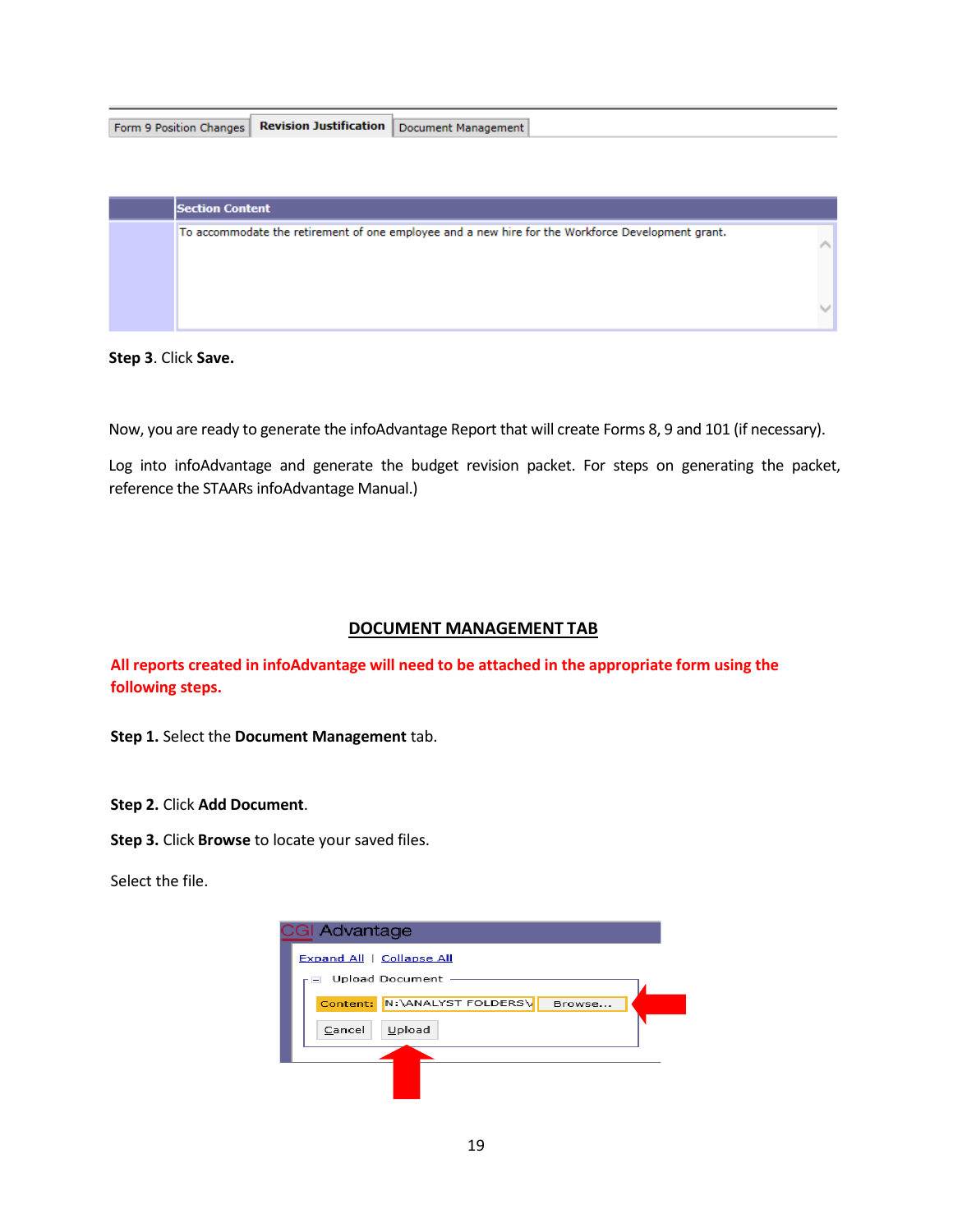**Step 4.** Click **Upload**. As your documents are attached to the form, they will display below.

| Edit Budget Request   Form 8 Operations Plan   Form 8 Source of Funds   Form 9 Position Changes   Revision Justification |  |      |  |                    |                        |                 |                         |                     | <b>Document Management</b> |                                |  |
|--------------------------------------------------------------------------------------------------------------------------|--|------|--|--------------------|------------------------|-----------------|-------------------------|---------------------|----------------------------|--------------------------------|--|
| Add Document                                                                                                             |  | Save |  | Check Out Check In | Search From Repository |                 | Display 20 $\vee$ Items |                     | Sort                       |                                |  |
| <b>File Name</b>                                                                                                         |  |      |  |                    |                        |                 |                         | <b>Content Type</b> |                            | <b>Last Modified Timestamp</b> |  |
| FY18 069 Revision 4.pdf                                                                                                  |  |      |  |                    |                        |                 |                         | application/pdf     |                            | 05/30/2017 16:44:22            |  |
| $\equiv$ (<br>FY18 069 Revision 4 Grant Award Letter.pdf                                                                 |  |      |  |                    |                        | application/pdf |                         |                     |                            |                                |  |

**NOTE***:* Please be sure to include ALL required documentation for the Budget Revision in the Document Management tab using PDF format. Other documentation could be grant award letters, program change letters, etc.

Please use a similar format for naming these additional documents, examples:

FY 20 069 Revision 4 Program Change Letter

FY 20 069 Revision 4 Grant Award Letter

FY 20 069 Revision 4 Other Supporting Documents

**Step 5.** When all required forms have been attached in the **Document Management** tab, click **Save**.

**Step 6.** Click **Back to Inbox** to return to the Budget Request Inbox.

#### **SUBMISSION**

To submit the final Budget Revision Packet, return to the **Budget Tasks** drop down menu.

| Advantage                                                                     |                         |            |               |                             |                              |                      |
|-------------------------------------------------------------------------------|-------------------------|------------|---------------|-----------------------------|------------------------------|----------------------|
| Reference Data<br>SBFS -                                                      | Projection/Allocation ▼ | Security - | Utilities $=$ | <b>Budget Tasks</b>         | $-Dashboards =$              | Integration          |
| Advantage Performance Budgeting > Budget Tasks > Formulate Budget Request > S |                         |            |               | <b>Execute Ouery</b>        | Formulate Budget Request     |                      |
| <b>Select Budget Request</b>                                                  |                         |            |               | <b>Rank Budget Requests</b> |                              |                      |
|                                                                               |                         |            |               | <b>Budget Request Inbox</b> | Budget Request Filter View   |                      |
| Layout Code: BUDGET REVISION                                                  | Request Code:           |            |               |                             | Advance Budget Request Stage | <b>Workflow Stat</b> |
| Generic V<br>Layout Type:                                                     | Name:<br>Department:    |            |               | Stage:                      | $1 \vee$                     | Archive View:        |

#### **Step 1.** Select **Budget Request Inbox**.

**Step 2.** Select the Budget Revision that is ready to be submitted.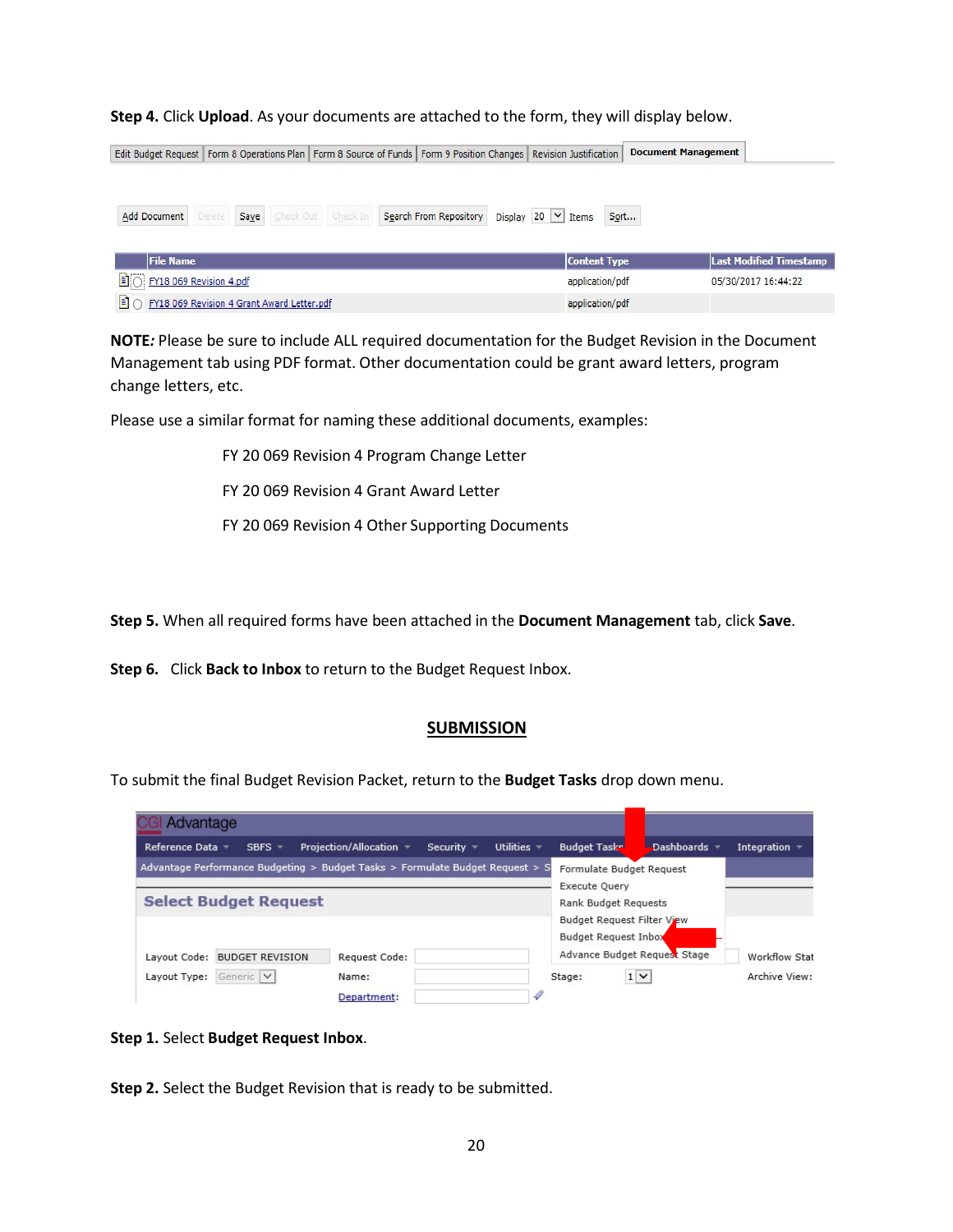|                                    | <b>Budget Request Inbox</b> |                                                    |                                                |              |                         |
|------------------------------------|-----------------------------|----------------------------------------------------|------------------------------------------------|--------------|-------------------------|
| Lavout Code:<br>Request Code: 069* | <b>BUDGET REVISION</b>      | Stage:<br>Included in Ranking:<br>Workflow Status: | $\checkmark$<br>$\checkmark$                   | ID:          | User/User Group:<br>Ful |
| Edit<br>View                       | Submit<br>Assign            | Reject<br>Approve                                  | $20 \times$ Items<br>History<br><b>Display</b> | Sort         |                         |
| <b>Request Code</b>                |                             | <b>Name</b>                                        | <b>Layout Code</b>                             | <b>Stage</b> | <b>Workflow Status</b>  |
| $\blacksquare$                     | 069 FY18 OP REV 02          | 069 FY18 OP REV 02                                 | <b>BUDGET REVISION</b>                         | 1            | Work In Progress        |

**Step 3.** Click **Submit.** The following screen displays, allowing you to add comments for the 1<sup>st</sup> Approver.

| <b>CGI Advantage</b>                                                                                                                                                 |
|----------------------------------------------------------------------------------------------------------------------------------------------------------------------|
| Projection/Allocation $\sim$<br>Utilities $\sim$<br>Reference Data ▼<br>$SBFS =$<br>Budget Tasks =<br>Dashboards $\sim$<br>Security $\sqrt{ }$<br>Integration $\sim$ |
| Advantage Performance Budgeting > Budget Tasks > Budget Request Inbox > Submit Budget Request                                                                        |
| <b>Submit Budget Request</b>                                                                                                                                         |
| Please approve this revision.<br>Confirm<br>Cancel<br>Comments:                                                                                                      |
| Add Approver<br>Remove Approver<br>Sort<br>moveUp<br>moveDown                                                                                                        |
| Summary                                                                                                                                                              |

**Step 4.** Click **Confirm.** You will be taken back to the **Budget Request Inbox** and receive a message that the budget revision was **Successfully Submitted.** Each document submitted will be identified by the name given during preparation.

#### **WORKFLOW**

The 1<sup>st</sup> approver will receive an email. The email will include the comment along with a link to STAARS Budgeting.

Please approve this revision. https://STAARS-SHR.ALABAMA.GOV:1443/SH4APB1J1/Controller? EVENT endState=%2F%2FBudgetInstance%2FMaintenance&code=066%20OP%20REVISION% 202&EVENT transition=budgetFormEmailQuery&layoutType=G&layoutCode=BUDGET%20REVISION

**Step 1.** Clicking the link will bring up the sign in page for STAARS Budgeting. The 1<sup>st</sup> approver will need to open their **Budget Request Inbox** under **Budget Tasks**.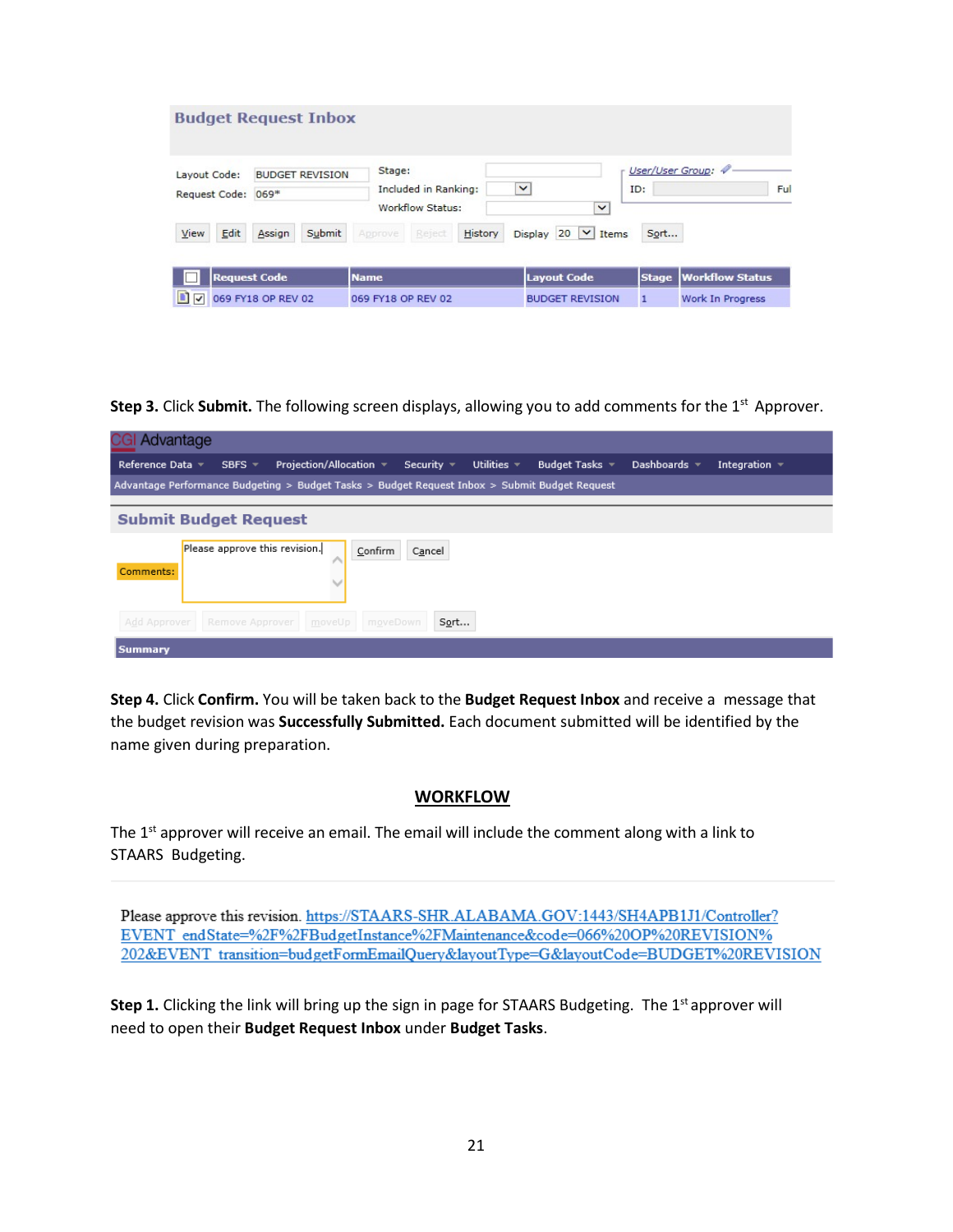| Advantage      |                                                                               |                                   |                   |                  |                                       |                              |                            |       |
|----------------|-------------------------------------------------------------------------------|-----------------------------------|-------------------|------------------|---------------------------------------|------------------------------|----------------------------|-------|
| Reference Data | $SBFS$ –                                                                      | Projection/Allocation =           | Security $\equiv$ | Utilities $\sim$ | <b>Budget Tasks</b>                   | Dashboards *                 | Integration $\blacksquare$ |       |
|                | Advantage Performance Budgeting > Budget Tasks > Formulate Budget Request > S |                                   |                   |                  | Formulate Budget Request              |                              |                            |       |
|                | <b>Select Budget Request</b>                                                  |                                   |                   |                  | Execute Query<br>Rank Budget Requests |                              |                            |       |
|                |                                                                               |                                   |                   |                  | Budget Request Filter Vie             |                              |                            |       |
|                |                                                                               |                                   |                   |                  | Budget Request Inbox                  |                              |                            |       |
| Layout Code:   | <b>BUDGET REVISION</b>                                                        | Request Code:                     |                   |                  |                                       | Advance Budget Request Stage | Workflow Status:           |       |
| Layout Type:   | Generic V                                                                     | Name:                             |                   |                  | Stage:                                | $1 \vee$                     | Archive View:              | False |
|                |                                                                               | Department:                       |                   |                  |                                       |                              |                            |       |
| Edit<br>New    | Copy Header                                                                   | Delete<br>Copy All<br><b>View</b> | Save              | Display 20       | $\check{~}$<br>Items                  | Sort                         |                            |       |

**Step 2.** The 1st approver will need to **select the revision**.

| View | Edit | Assign                           | Submit | Approve Reject     |  | History Display 20 $\vee$ Items | Sort |                         |
|------|------|----------------------------------|--------|--------------------|--|---------------------------------|------|-------------------------|
|      |      | <b>Request Code</b>              |        | <b>Name</b>        |  | Layout Code                     |      | Stage   Workflow Status |
|      |      | $\Box$ $\Box$ 069 FY18 OP REV 02 |        | 069 FY18 OP REV 02 |  | <b>BUDGET REVISION</b>          |      | Work In Progress        |

**Step 3.** To review the revision, click **View.**

**Step 4.** After review, if the documents need editing, the 1<sup>st</sup> approver will need to click Reject. The following screen will appear.

| <b>CGI Advantage</b>                           |
|------------------------------------------------|
| <b>Reject Budget Request</b>                   |
| Confirm<br>Cancel<br>Expand All   Collapse All |
| Reject Budget Request Confirmation<br>H        |
| Comments:                                      |
|                                                |

**Step 5.** Use the **Comments**section to describe why the documents were rejected.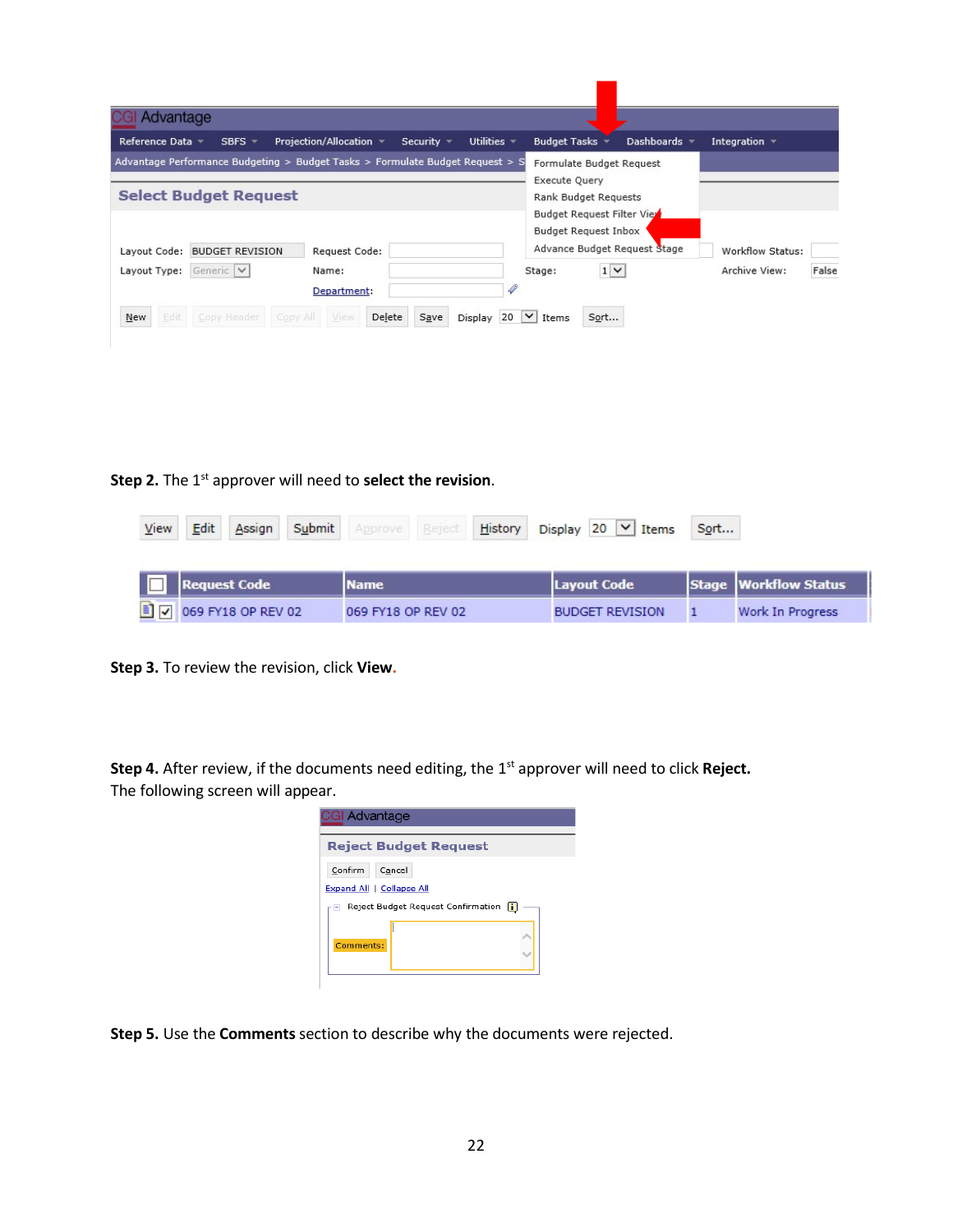

**Step 6.** Click **Confirm**. This will send the budget revision back to the person that submitted it to the 1st approver. The submitter will receive an email that includes the comment and a link to STAARS Budgeting to open the document and make the necessary corrections.

We also need to move funds from object 0800 to object 0900 in Fund 0399 for Fund 0275. https://STAARS-SHR.ALABAMA.GOV:1443/SH4APB1J1/Controller?EVENT endState=%2F%2FBudgetInstance%2FMaintenance&code=066%20OP% 20REVISION%202&EVENT transition=budgetFormEmailQuery&layoutType=G&layoutCode=BUDGET%20REVISION

**NOTE***:* The submitter should make the required changes in STAARS Budgeting, rerun the reports in infoAdvantage and attach the correct packet using the **Document Management** tab. This process should take place anytime corrections are to be made for a Budget Revision. Then, the submitter can resubmit the Packet(s) to the  $1<sup>st</sup>$  approver.

**Step 7.** After the 1<sup>st</sup> approver receives and reviews the corrected Budget Revision, the 1<sup>st</sup> approver can now submit to the 2<sup>nd</sup> approver.

**Step 8.** The **Approve Budget Request** screen displays allowing for **Comments** to be sent to the 2nd approver.

**Step 9.** Click **Confirm** to approve the budget revision.



**NOTE:** The revision will stay in 1<sup>st</sup> approver's inbox until they **SUBMIT** the revision to the 2<sup>nd</sup> approver.

**Step 10.** To submit the approved revision to the 2<sup>nd</sup> approver, select the revision again, then click Submit.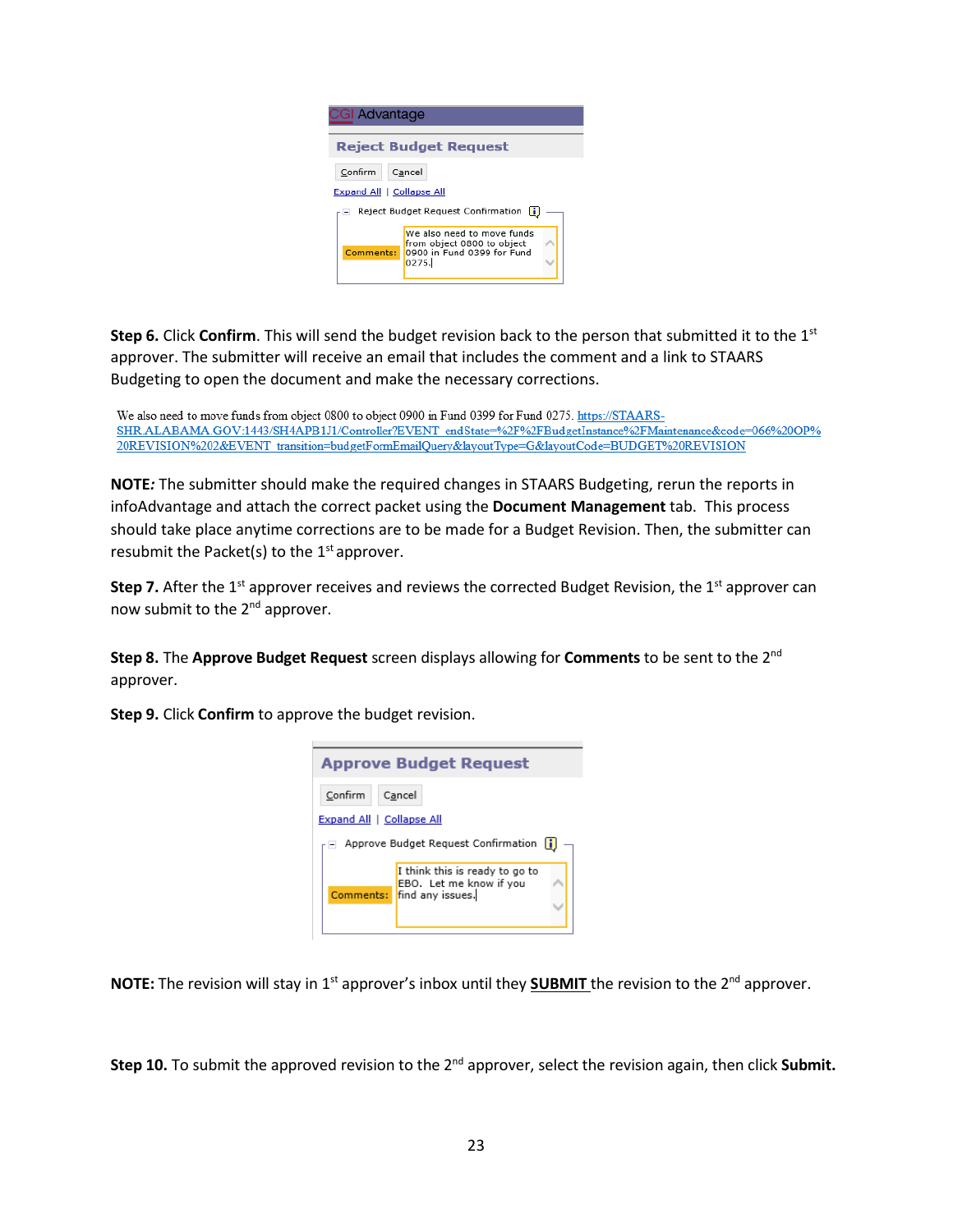**Step 11.** Click **Confirm** to submit the budget revision.



**Step 12.** You will return to the **Budget Request Inbox** and a message displays that the Budget Revision was **Successfully Submitted**. The 2nd approver receives an email indicating that the Packet has been submitted.

Step 13. The 2<sup>nd</sup> approver will receive an email with a link to STAAR Budgeting to login and approve.

I think this is ready to go to EBO. Let me know if you find any issues. https://STAARS-SHR.ALABAMA.GOV:1443/SH4APB1J1/Controller? EVENT endState=%2F%2FBudgetInstance%2FMaintenance&code=066%20OP%20REVISION% 202&EVENT transition=budgetFormEmailQuery&layoutType=G&layoutCode=BUDGET%20REVISION

#### **ADDITIONAL OPTION - REJECTED**

The 2<sup>nd</sup> approver also has the options, to View, Approve, or Reject a form. If rejected, the form(s) are returned to the 1<sup>st</sup> approver. After resubmission and after the 2<sup>nd</sup> approver has reviewed the form, the form(s) are ready to approve and submit to the Executive Budget Office.

**Step 14.** Select the form(s), then click **Approve.**

| View |                                           | Assign       |                   |             |                        |  |             | Submit Approve Reject History Display 20 V Items | Sort |                         |  |
|------|-------------------------------------------|--------------|-------------------|-------------|------------------------|--|-------------|--------------------------------------------------|------|-------------------------|--|
|      |                                           | Request Code |                   | <b>Name</b> |                        |  | Layout Code |                                                  |      | Stage   Workflow Status |  |
|      | $\boxed{1}$ $\boxed{9}$ 379 OP REVISION 1 |              | 379 OP REVISION 1 |             | <b>BUDGET REVISION</b> |  |             | Submitted                                        |      |                         |  |

The **Approve Budget Request** screen displays, allowing for **Comments**.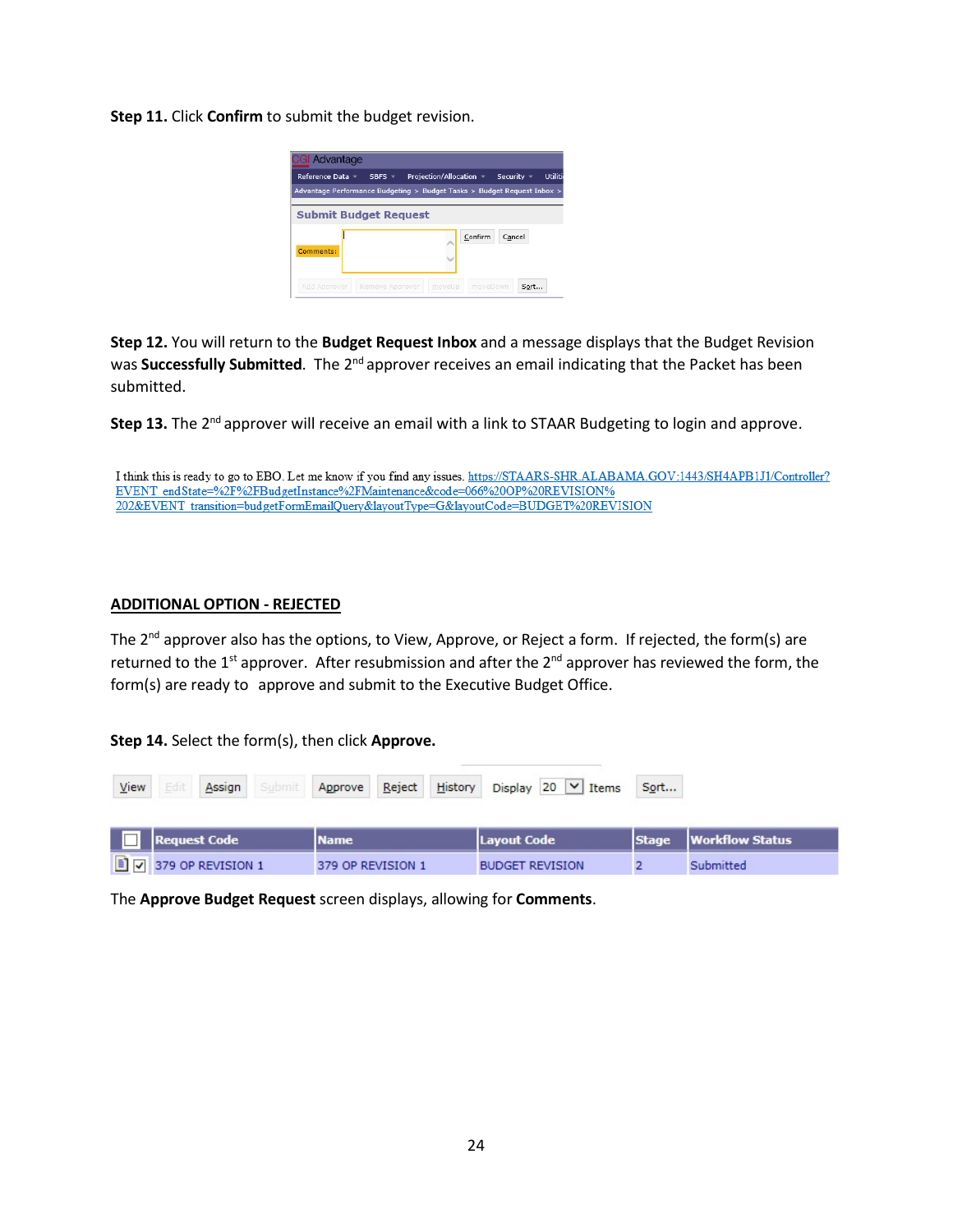**Step 15.** Click **Confirm** to approve the form(s).

| <b>CGI Advantage</b>                                                                    |  |  |  |  |  |  |  |
|-----------------------------------------------------------------------------------------|--|--|--|--|--|--|--|
| <b>Approve Budget Request</b>                                                           |  |  |  |  |  |  |  |
| Confirm<br>Cancel<br>Expand All   Collapse All<br>- Approve Budget Request Confirmation |  |  |  |  |  |  |  |
| Comments:                                                                               |  |  |  |  |  |  |  |

**NOTE:** After approval, the form(s) remains in the 2nd approver's **Budget Request Inbox** until it is also submitted to the Executive Budget Office.

| Step 16. Select the form(s), then click Submit. |  |  |
|-------------------------------------------------|--|--|
|-------------------------------------------------|--|--|

| Advantage Performance Budgeting > Budget Tasks > Budget Request Inbox                       |                                                                                                            |                                                           |                        |                        |  |  |  |  |
|---------------------------------------------------------------------------------------------|------------------------------------------------------------------------------------------------------------|-----------------------------------------------------------|------------------------|------------------------|--|--|--|--|
| <b>Budget Request Inbox</b>                                                                 |                                                                                                            |                                                           |                        |                        |  |  |  |  |
| Stage:<br>Layout Code:<br>Request Code: 066*<br>Edit<br>Assign<br>View<br>Submit<br>Approve | $\checkmark$<br>Included in Ranking:<br>Workflow Status:<br>Display 20 $\vee$<br><u>H</u> istory<br>Reject | User/User Group: 4<br>ID:<br>$\check{~}$<br>Sort<br>Items | Full Name:<br>User Typ |                        |  |  |  |  |
| <b>Request Code</b>                                                                         | <b>Name</b>                                                                                                | <b>Layout Code</b>                                        | <b>Stage</b>           | <b>Workflow Status</b> |  |  |  |  |
| $\Box$ $\Box$ 066 OP REVISION 2                                                             | 066 OP Revision 2                                                                                          | <b>BUDGET REVISION</b>                                    | з                      | Approved               |  |  |  |  |
| Ð<br>066 BR 0940 631 0632                                                                   | 066                                                                                                        | BUD REO BY FUNCTION                                       | 1                      | Work In Progress       |  |  |  |  |

The **Submit Budget Request** screen displays.

**Step 17.** Enter any desired **Comments** for the Executive Budget Office, then click **Confirm.**

**Step 18.** You will be returned to the **Budget Request Inbox** and should have a message that the revision was **Successfully Submitted.**